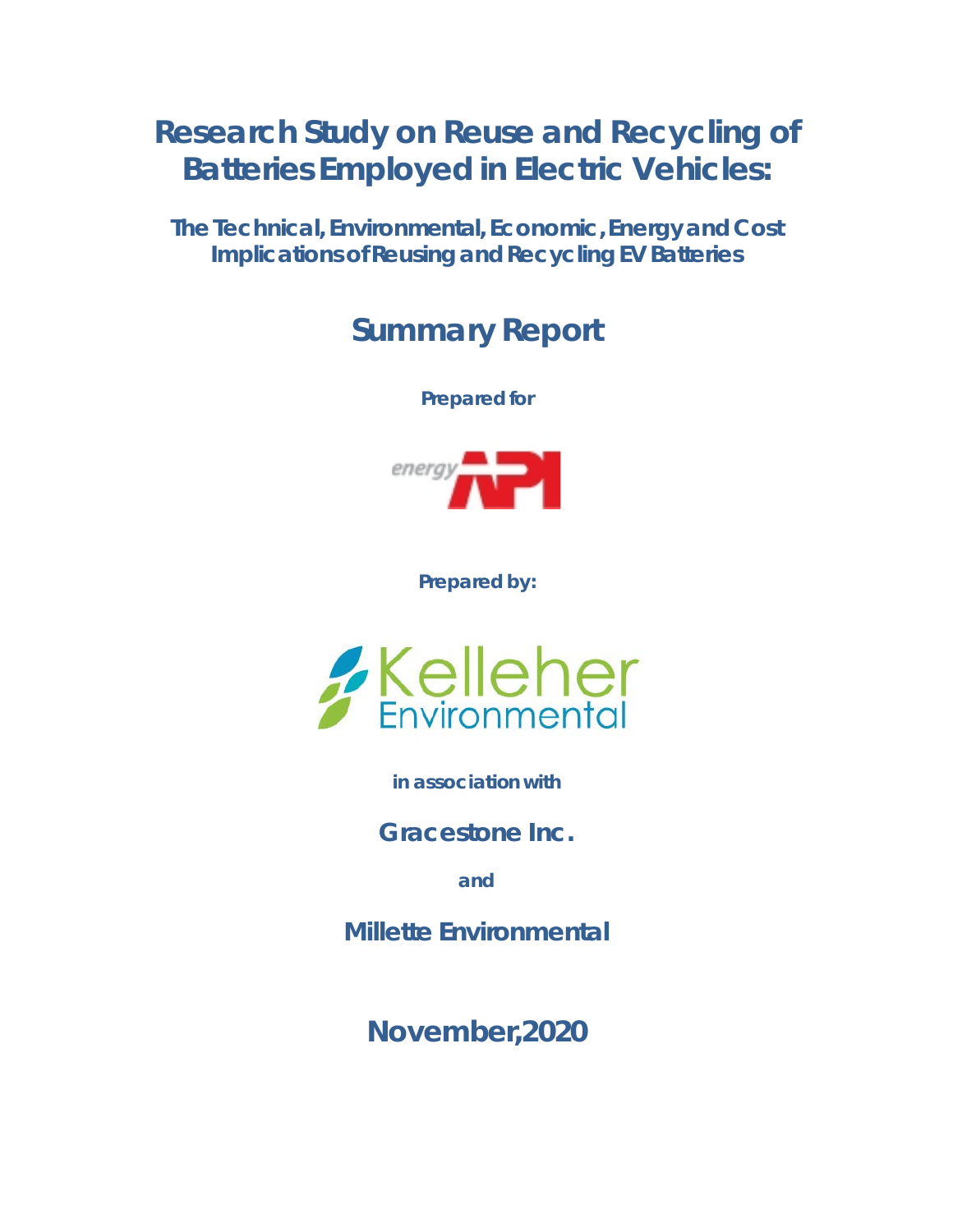## Definitions, Acronyms, Abbreviations

| <b>BEV</b>  | <b>Battery Electric Vehicle</b>       |
|-------------|---------------------------------------|
| <b>DOE</b>  | Department of Energy                  |
| <b>ELV</b>  | End-of-life Vehicle                   |
| <b>EOL</b>  | End-of-life                           |
| ESS         | Energy Storage System                 |
| FV          | Electric Vehicle                      |
| GHG         | Greenhouse Gas                        |
| HEV         | <b>Hybrid Electric Vehicle</b>        |
| ICE         | <b>Internal Combustion Engine</b>     |
| LCO         | Lithium Cobalt Oxide                  |
| <b>LFP</b>  | Lithium Iron Phosphate                |
| Li-ion      | Lithium-Ion                           |
| LMO         | Lithium Manganese Oxide               |
| NCA         | Lithium Nickel Cobalt Aluminum Oxide  |
| <b>NiMH</b> | Nickel-Metal Hydride                  |
| <b>NMC</b>  | Lithium Nickel Manganese Cobalt Oxide |
| <b>NREL</b> | National Renewable Energy Laboratory  |
| <b>PHEV</b> | Plug-in Hybrid Electric Vehicle       |
| SoH         | State of Health                       |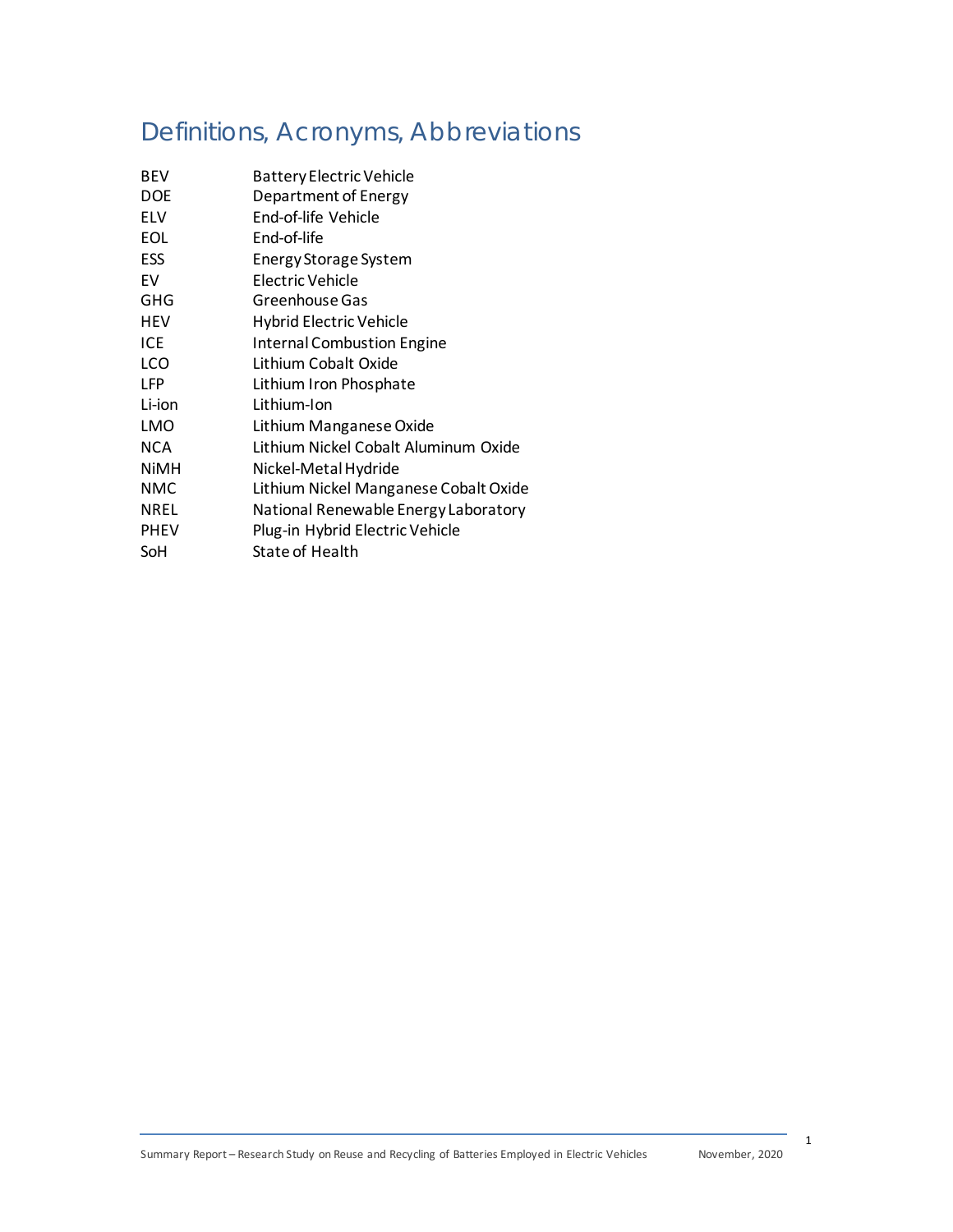### **Overview**

This summary report presents the key findings of a study commissioned by the American Petroleum Institute (API) in 2019, which examined the nascent business of reusing and recycling electric vehicle (EV) batteries in North America and identified areas for future research. The study involved an extensive literature review as well as interviews with industry representatives to: (a) identify the processes employed for reusing and recycling EV batteries, and (b) evaluate available information on the technical, environmental, energy and cost implications associated with EV battery reuse and recycling. Our investigation found that the economics of recycling EV batteries using technologies in place in mid-2019 when the report was written is poor and not likely to improve given the current manufacturer focus on reducing the content of valuable battery components (e.g., cobalt-based cathodes). The technologies that promise to achieve high recovery rates for the metals contained in EV battery cathodes have not yet been proven at commercial scale and there is uncertainty regarding aftermarket values for the materials recovered, particularly as battery chemistries continue to evolve. Business economics are generally favorable for repurposing EV batteries for "second life" applications (e.g., energy storage systems) following their end-of-life (EOL) in vehicles. However, there are significant safety concerns in refurbishing and reusing batteries, particularly when their history is unknown. The efficiency and cost-effectiveness of reuse and recycling pathways are hindered by the lack of an established collection infrastructure that is necessary to accumulate large numbers of EV batteries in central locations. There are also technical challenges associated with: (1) a wide range of different (and evolving) battery formats, designs, compositions, and chemistries, and (2) a lack of automated processing for dismantling, recycling, or refurbishment/reuse at commercial scale. Future research is needed to identify the economic, social and environmental implications of EOL EV battery reuse and recycling, as well as the costs and full life cycle impacts of recycling compared to reuse for different EV battery chemistries.

### Introduction

As electric vehicles (EV) continue to gain an increasing share of the vehicle market, the number of EV batteries requiring proper management at end-of-life (EOL) is growing, and is projected to rise significantly over the next five to 10 years. While this ever-growing waste stream presents significant opportunities for new companies wanting to enter this space, the infrastructure to collect and process EOL EV batteries in North America is not yet in place. There are also concerns among various stakeholders in the EV supply chain with regards to the economics of recycling EV batteries, since many of the new and emerging chemistries use less cobalt and are therefore less valuable to recyclers. At the same time, the reuse of EV batteries in second-life applications, such as energy storage systems (ESS), is gaining traction.

In 2019, a research study was carried out for API by the Kelleher Environmental team to examine the current and near-term future processes employed for the reuse and recycling of EOL EV batteries. The four key objectives were to identify:

• differences in EV battery technologies with respect to size, component configuration, chemistryand material composition;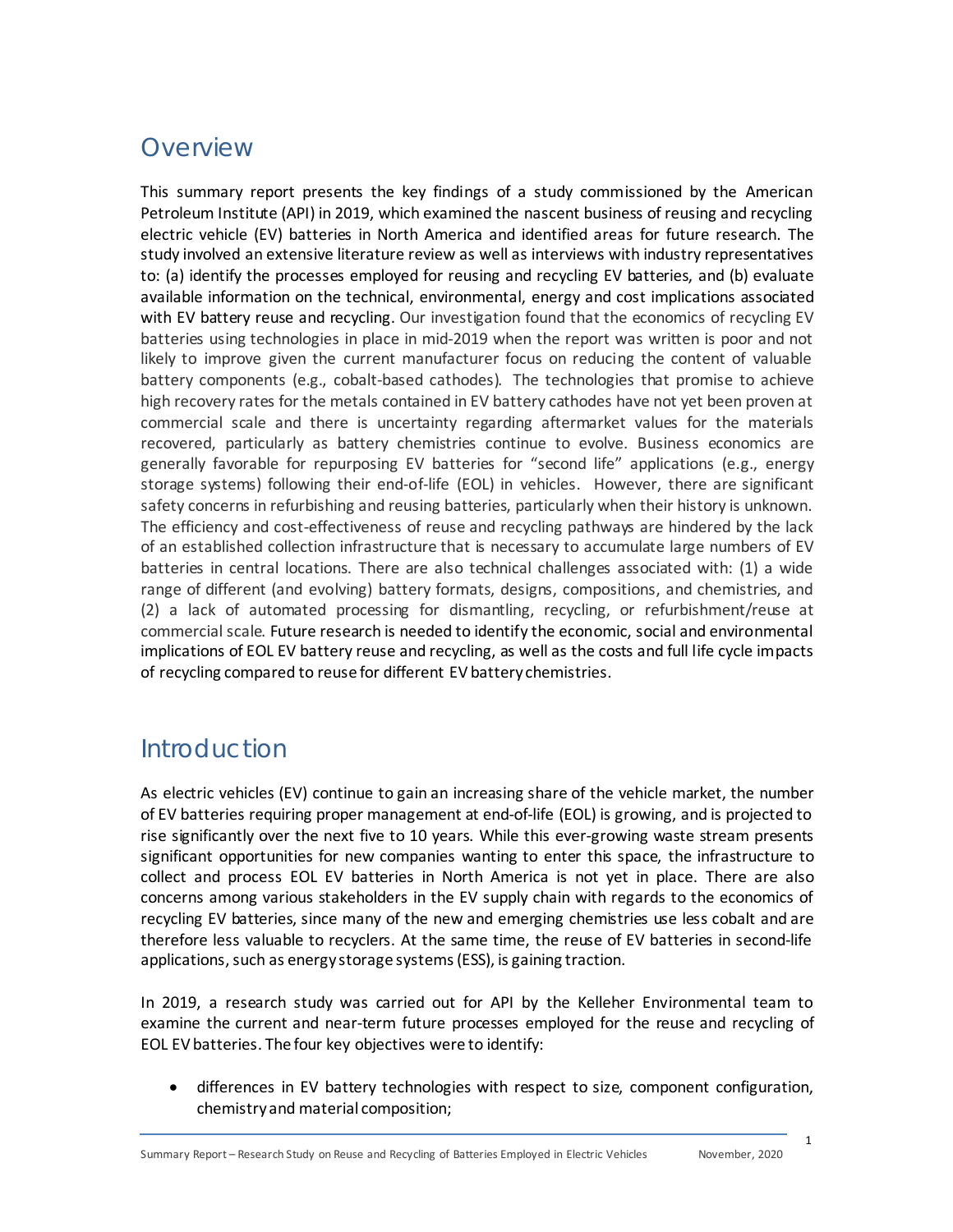- current and near-term (5-10 years) future commercial processes being used or that could be used for the recycling and reuse of EV batteries at the end of their first useful life;
- the potential technical, environmental, energy, and cost implications associated with EV battery recycling and second-life applications, including any engineering or financial obstacles or other barriers; and
- knowledge gaps and areas that could be further investigated.

This document provides a high-level summary of that research, including the current EV battery chemistries being used, and a description of reuse and recycling options for EOL EV batteries. The paper also briefly discusses the energy, environmental, cost, and technical considerations associated with EV battery reuse and recycling, as well as some of the research that is underway on options for EOL management.

### Types of Electric Vehicles

There are three main types of EVs on the market today, classed by the degree that electricity is used as their fuel/power source (see Figure 1).

Hybrid-electric vehicles (HEVs), which entered the US market in the late [1](#page-3-0)990s and early 2000s<sup>1</sup>, rely on two complementary drive systems: a gasoline engine and fuel tank, and an electric motor, battery and controls. Their energy comes from gasoline and regenerative braking; when the vehicle brakes, some of the energy is stored in the battery. That energy can be used at a later time to power the electric motor and assist the gasoline engine. The Toyota Prius is an example of a popular HEV.

Around 2010, two new types of EVs began to appear on the market: plug-in hybrid electric vehicles (PHEV) and battery-electric vehicles (BEVs). [2](#page-3-1) A PHEV has both a gasoline (or diesel) engine and a battery pack that must be recharged via an external electric power source. When the battery pack on a PHEV is depleted, the vehicle operates in a similar way to a HEV, storing braking energy and assisting the gasoline engine[3](#page-3-2). Examples of PHEVs include the Chevrolet Volt and the Mitsubishi Outlander. Unlike a PHEV, a BEV runs entirely on a battery and electric drive train, and does not have a gasoline engine, fuel tank, or exhaust pipe. Once the battery is depleted, BEVs must be plugged into an electric power source in order to recharge the battery. Examples of BEVs are the Tesla Model S, the Nissan Leaf, and the Chevrolet Bolt.

Data from publicly available sources show that almost 690,000 EVs were sold in the US in 2018.<sup>[4](#page-3-3)</sup>

<span id="page-3-0"></span><sup>1</sup> Transportation Research Center at Argonne National Laboratory, "U.S. HEV Sales by Model,[" https://afdc.energy.gov/data/](https://afdc.energy.gov/data/), accessed June 2019.

 $<sup>2</sup>$  United States Department of Transportation, "Hybrid-Electric, Plug-in Hybrid-Electric and Electric Vehicle Sales,"</sup>

<span id="page-3-2"></span><span id="page-3-1"></span>[https://www.bts.gov/content/gasoline-hybrid-and-electric-vehicle-sales,](https://www.bts.gov/content/gasoline-hybrid-and-electric-vehicle-sales) accessed May 2019.<br><sup>3</sup> U.S. Department of Energy Alternative Fuels Data Center, "How Do Plug-In Hybrid Electric Cars Work?", [https://afdc.energy.gov/vehicles/how-do-plug-in-hybrid-electric-cars-work,](https://afdc.energy.gov/vehicles/how-do-plug-in-hybrid-electric-cars-work) accessed Mar. 2020.

<span id="page-3-3"></span><sup>4</sup> Kelleher Environmental, Gracestone Inc., and Millette Environmental, "Research Study on Reuse and Recycling of Batteries Employed in Electric Vehicles: The Technical, Environmental, Economic, Energy and Cost Implications of Reusing and Recycling EV Batteries,[" https://www.api.org/~/media/Files/Oil-and-Natural-](https://www.api.org/%7E/media/Files/Oil-and-Natural-Gas/Fuels/Kelleher%20Final%20EV%20Battery%20Reuse%20and%20Recycling%20Report%20to%20API%2018Sept2019%20edits%2018Dec2019.pdf)

[Gas/Fuels/Kelleher%20Final%20EV%20Battery%20Reuse%20and%20Recycling%20Report%20to%20API%2018Sept2019%20edits%2](https://www.api.org/%7E/media/Files/Oil-and-Natural-Gas/Fuels/Kelleher%20Final%20EV%20Battery%20Reuse%20and%20Recycling%20Report%20to%20API%2018Sept2019%20edits%2018Dec2019.pdf) [018Dec2019.pdf](https://www.api.org/%7E/media/Files/Oil-and-Natural-Gas/Fuels/Kelleher%20Final%20EV%20Battery%20Reuse%20and%20Recycling%20Report%20to%20API%2018Sept2019%20edits%2018Dec2019.pdf)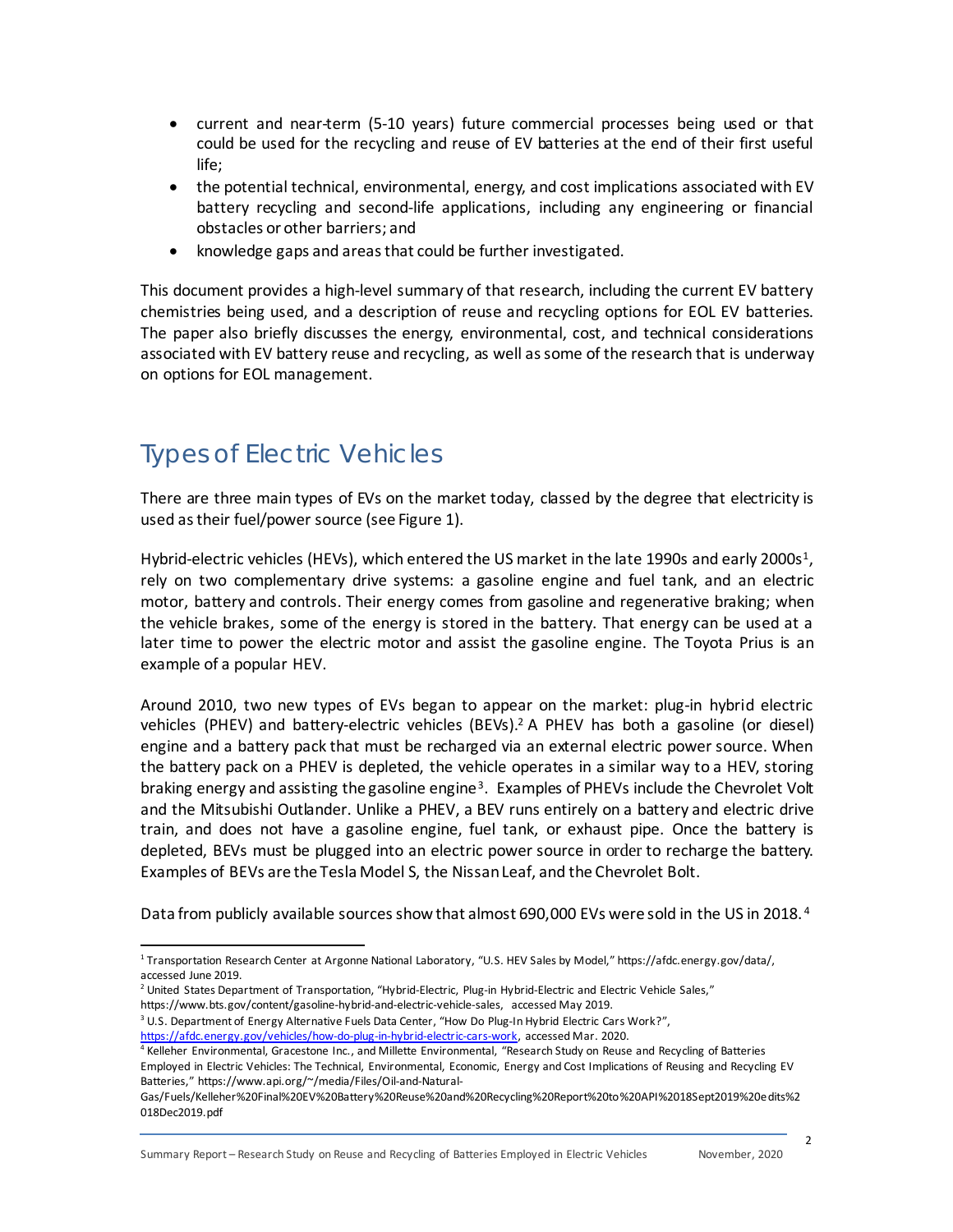Table 1 shows the total EVs, by type, that were sold in the US from 2012 to 2018. Similar information is presented graphically in Figure 2. As shown in both Table 1 and Figure 2, overall sales of HEVs have declined relative to 2012 while sales of BEVs and PHEVs have increased.



**Figure 1: Schematic Showing Elements of a HEV, PHEV and BEV[5](#page-4-0)**

<span id="page-4-0"></span><sup>&</sup>lt;sup>5</sup> Electric Power Research Institute, as cited in https://www.midlandpower.coop/ev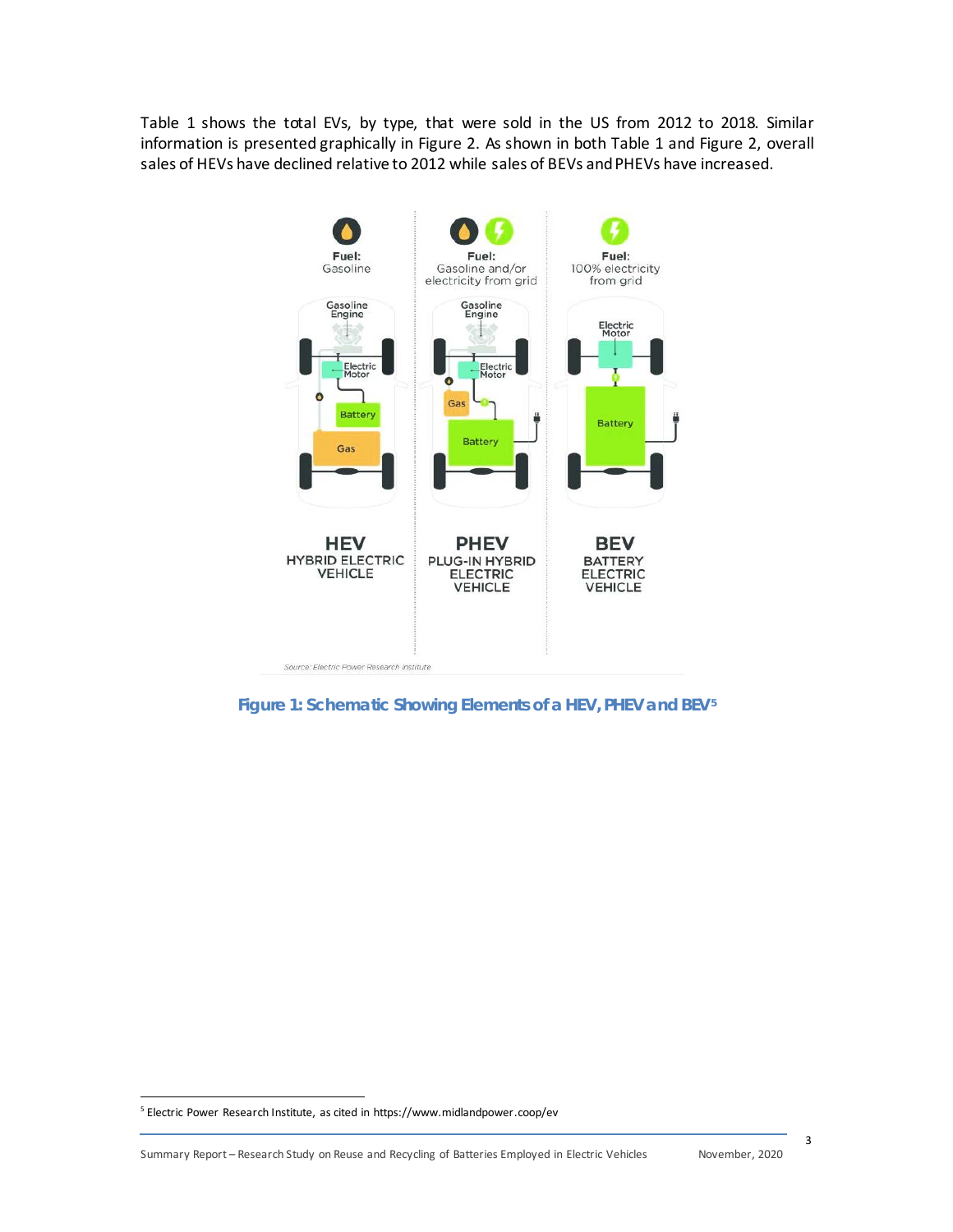| EV Type                         | <b>Battery</b><br>Chemistry | Sales (units) |         |         |         |
|---------------------------------|-----------------------------|---------------|---------|---------|---------|
|                                 |                             | 2012          | 2014    | 2016    | 2018    |
| HEV <sup>6</sup> , <sup>7</sup> | NiMH or<br>Li-ion           | 434,813       | 452,172 | 346,948 | 326,994 |
| PHEV <sup>8</sup>               | Li-ion                      | 38,585        | 55,345  | 72,970  | 122,491 |
| BEV <sup>9</sup>                | Li-ion                      | 14,022        | 67,093  | 85,643  | 238,816 |
| <b>Total</b>                    |                             | 487,420       | 574,610 | 505,561 | 688,301 |





**Figure 2: US Electric Vehicle (EV) Sales by Type (2011-2018)**

## EV Battery Chemistries

There are two types of commonly used chemistries for EV batteries: lithium-ion (Li-ion), which is used in all PHEV and BEVs, and nickel-metal hydride (NiMH), which is used in some HEVs. The choice of which battery chemistry and design to use is manufacturer- and vehicle-specific and is based on several factors including requirements for weight, energy density, charging characteristics,and costs of materials.

<span id="page-5-0"></span><sup>&</sup>lt;sup>6</sup> Transportation Research Center at Argonne National Laboratory, "U.S. HEV Sales by Model,[" https://afdc.energy.gov/data/](https://afdc.energy.gov/data/), accessed June 2019.

<span id="page-5-1"></span><sup>&</sup>lt;sup>7</sup> HybridCars.com, "June 2018 Hybrid Cars Sales Dashboard,[" https://www.hybridcars.com/june-2018-hybrid-cars-sales-dashboard/,](https://www.hybridcars.com/june-2018-hybrid-cars-sales-dashboard/) accessed June 2019.

<span id="page-5-3"></span><span id="page-5-2"></span><sup>&</sup>lt;sup>8</sup> Loveday, S., "Monthly Plug-In EV Sales Scorecard: Historical Charts,[" https://insideevs.com/news/344007/monthly-plug-in-ev](https://insideevs.com/news/344007/monthly-plug-in-ev-sales-scorecard-historical-charts/)[sales-scorecard-historical-charts/,](https://insideevs.com/news/344007/monthly-plug-in-ev-sales-scorecard-historical-charts/) accessed Dec. 2018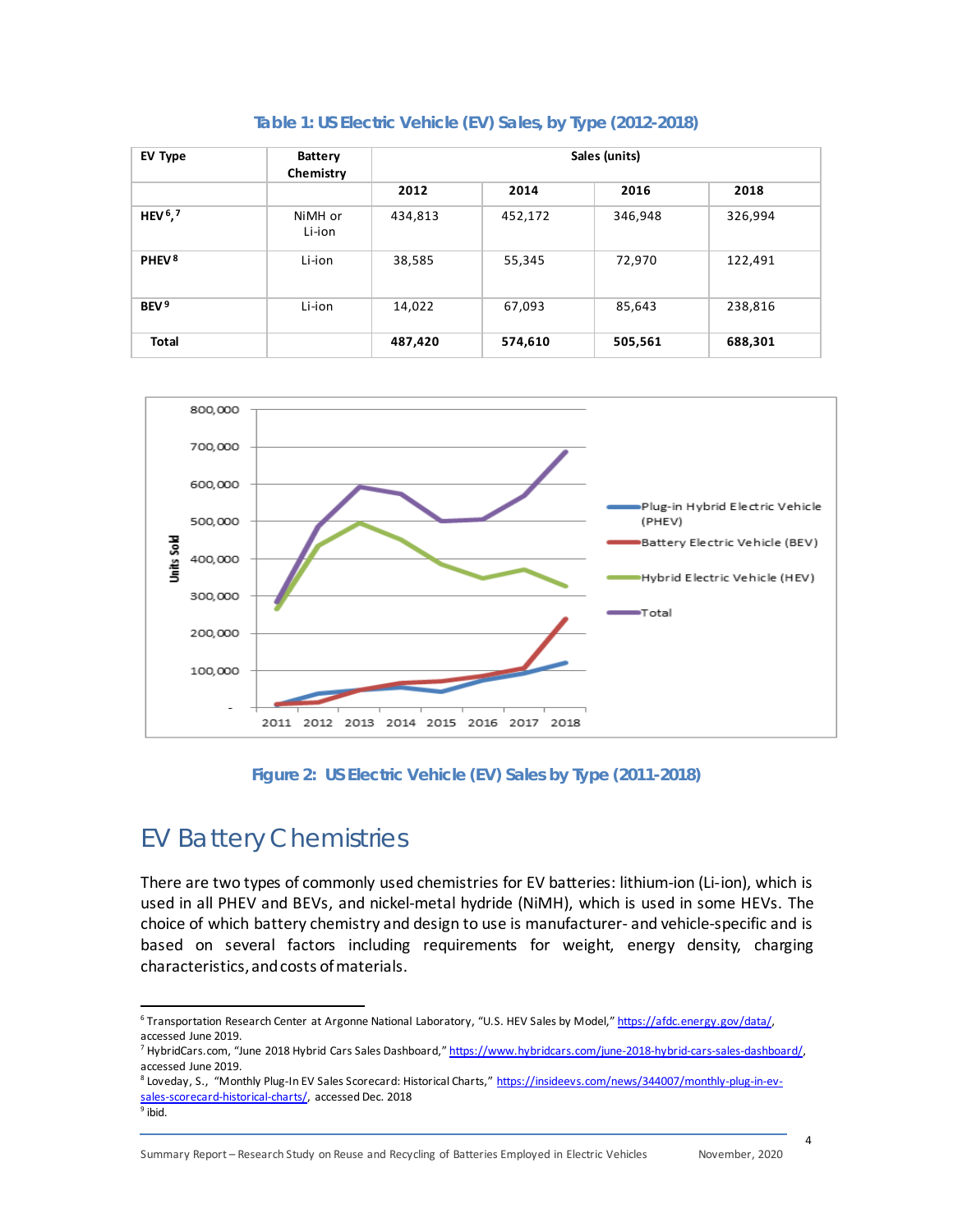While Toyota has traditionally used nickel-based batteries in HEVs, most other manufacturers have trended towards Li-ion batteries.<sup>10</sup> The size and weight of batteries used in EVs, and the different chemistries involved are presented in Appendix A for the top 10 best-selling HEVs, PHEVs, and BEVs in the US in 2018.

There are many variations of Li-ion battery chemistry, each of which offers different voltages, power and energy performances, with trade-offs among cost, efficiency, and safety. The main chemistries currently used in the industry are described below:

- **Lithium cobalt oxide (LCO):** Although rarely used in EVs today due to the high cobalt content (about 60%), LCO was the cathode material of choice for lithium batteries for many years due to its high energy density, long cycle life, and ease of manufacturing.<sup>[11](#page-6-1)</sup> For this reason, LCO batteries will be among the first to arrive at recyclers and auto wreckers as well as metal shredders as they are currently reaching EOL. The Tesla Roadsteris one example of an EV using these batteries.
- **Lithium nickel manganese cobalt (NMC):** These batteries have high energy density and reliability, but also have a high cobalt content, which increases their cost. NMC batteries can come in several forms, such as NMC111 (based on equal parts nickel, manganese, and cobalt) and NMC532/622 (which has a higher energy density and is more affordable due to a lower cobalt content).<sup>12</sup> Examples of EVs that use these batteries include the Chevrolet Bolt and Nissan Leaf.
- **Lithium iron phosphate (LFP):** LFP batteries offer good electrochemical performance with low resistance, have a wide temperature range, and are less likely to suffer from thermal runway.<sup>13</sup> Examples of EVs in which these batteries have been used include the Fisker Karma range-extended EV, the GM Spark, and the BYD e6/s6DM.<sup>[14](#page-6-4)</sup>
- **Lithium manganese oxide (LMO):** LMO batteries offer a higher cell voltage than cobaltbased chemistries as well as higher temperature stability. Other advantages include lower cost, but they also are less durable than other chemistries, and therefore have shorter lifespans. [15](#page-6-5) They are used in the Chevrolet Volt and BMW i3.

<span id="page-6-1"></span> $11$  Azevedo, M., Campagnoi, N., Hagenbruch, T., Hoffman, K., et al., "Lithium and cobalt—a tale of two commodities," [https://www.mckinsey.com/~/media/mckinsey/industries/metals%20and%20mining/our%20insights/lithium%20and%20cobalt%20](https://www.mckinsey.com/%7E/media/mckinsey/industries/metals%20and%20mining/our%20insights/lithium%20and%20cobalt%20a%20tale%20of%20two%20commodities/lithium-and-cobalt-a-tale-of-two-commodities.ashx)<br>a%20tale%20of%20two%20commodities/lithium-and-cobalt-a-tale-of-two-commodities.ashx, accessed Mar. 2020. <sup>12</sup> Nuamah, Charles. "A Simple Comparison of Six Lithium Ion Battery Types", 19<sup>th</sup> May, 2019. Accessed 19<sup>th</sup> May, 202[0.https://owlcation.com/stem/Comparing-6-Lithium-ion-Battery-Type.](https://owlcation.com/stem/Comparing-6-Lithium-ion-Battery-Type)

<span id="page-6-0"></span><sup>&</sup>lt;sup>10</sup> Halvorson, B., "Lithium-ion vs. nickel-metal hydride: Toyota still likes both for its hybrids," [https://www.greencarreports.com/news/1120320\\_lithium-ion-vs-nickel-metal-hydride-toyota-still-likes-both-for-its-hybrids,](https://www.greencarreports.com/news/1120320_lithium-ion-vs-nickel-metal-hydride-toyota-still-likes-both-for-its-hybrids)  accessed Mar. 2020.

<span id="page-6-3"></span><span id="page-6-2"></span><sup>&</sup>lt;sup>13</sup> Miao, Y., Hynan, P., von Jouanne, A., and Yokochi, A., "Review: Current Li-ion Battery Technologies in Electric Vehicles and Opportunities for Advancements," *Energies* 12: 1074, 2019, doi:10.3390/en12061074.

<span id="page-6-4"></span><sup>&</sup>lt;sup>14</sup> Barai, A., Uddin, K., Chevalier, J., Chouchelamane, G.H. et al., "Transportation Safety of Lithium Iron Phosphate Batteries—A Feasibility Study of Storing at Very Low States of Charge", *Scientific Reports* 7: 5128, 2017[, https://doi.org/10.1038/s41598-017-](https://doi.org/10.1038/s41598-017-05438-2) [05438-2](https://doi.org/10.1038/s41598-017-05438-2)

<span id="page-6-5"></span> $15A$ zevedo, M., Campagnoi, N., Hagenbruch, T., Hoffman, K., et al., "Lithium and cobalt—a tale of two commodities," [https://www.mckinsey.com/~/media/mckinsey/industries/metals%20and%20mining/our%20insights/lithium%20and%20cobalt%20](https://www.mckinsey.com/%7E/media/mckinsey/industries/metals%20and%20mining/our%20insights/lithium%20and%20cobalt%20a%20tale%20of%20two%20commodities/lithium-and-cobalt-a-tale-of-two-commodities.ashx) [a%20tale%20of%20two%20commodities/lithium-and-cobalt-a-tale-of-two-commodities.ashx,](https://www.mckinsey.com/%7E/media/mckinsey/industries/metals%20and%20mining/our%20insights/lithium%20and%20cobalt%20a%20tale%20of%20two%20commodities/lithium-and-cobalt-a-tale-of-two-commodities.ashx) accessed Mar. 2020.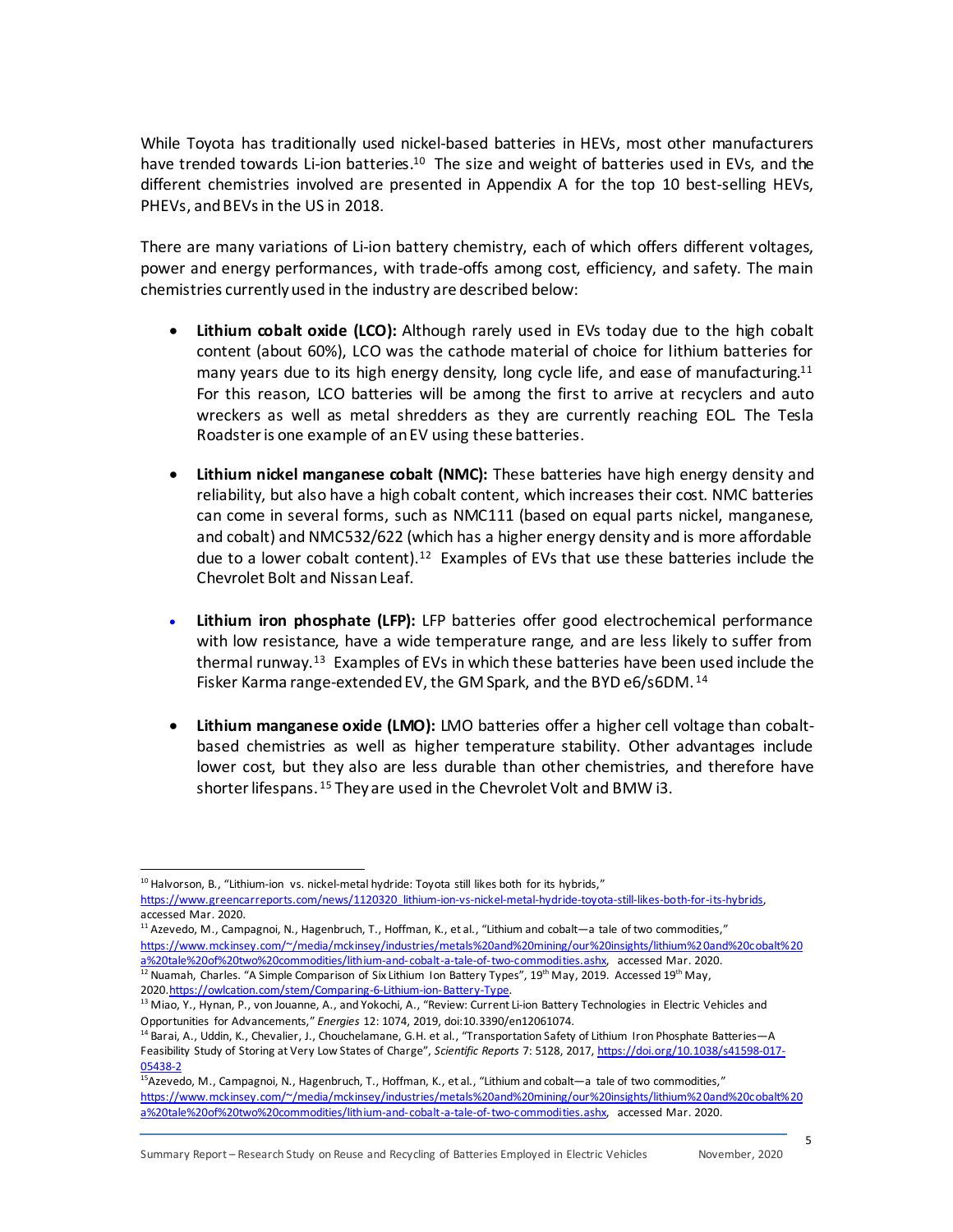• **Lithium nickel cobalt aluminum (NCA**): NCA batteries, which typically use a combination of 80% nickel, 15% cobalt, and 5% aluminum<sup>[16](#page-7-0)</sup> are mostly used in Tesla vehicles.<sup>[17](#page-7-1)</sup> These batteries share similarities with NMC chemistries as they offer a long life spanand good energy density. <sup>[18](#page-7-2)</sup> Their main drawback is that they are more costly to manufacture.



Figure 3 presents the material content, in percentage by weight, of these five battery types.



**Figure 3: Material Content of Lithium-Ion Battery Types (%[\)19](#page-7-3)**

NMC and NCA are the most common Li-ion chemistries used in EVs in North America. Currently, NMC cathodes account for nearly 28% of EV sales around the globe, and it has been predicted that market share will grow to 63% by [20](#page-7-4)27.<sup>20</sup> It is also predicted that the trend towards NMC and NCA batteries and away from other chemistries will continue, putting upward pressure on the price of cobalt.

### Estimates of EV Batteries Reaching End-of-Life (EOL) to 2030

Potential penetration rates of EVs into the US marketplace have been and continue to be the subject of many studies, with projections changing frequently. The wide variation between current projections are the result of differences in assumptions about future gas and battery

<span id="page-7-0"></span> $16$  Nickel Institute, "Competitive technologies to high nickel Li-ion batteries - the pros and cons," [https://www.nickelinstitute.org/blog/2020/february/competitive-technologies-to-high-nickel-lithium-ion-ba tteries-the-pros-and](https://www.nickelinstitute.org/blog/2020/february/competitive-technologies-to-high-nickel-lithium-ion-batteries-the-pros-and-cons)[cons,](https://www.nickelinstitute.org/blog/2020/february/competitive-technologies-to-high-nickel-lithium-ion-batteries-the-pros-and-cons) accessed Mar. 2020.

<span id="page-7-1"></span> $17$  Maloney, P., "Electric vehicle and stationary storage batteries begin to diverge as performance priorities evolve," http[s://www.utilitydive.com/news/batteries-for-electric-vehicles-and-stationary-storage-are-showing-signs-of/528848/,](http://www.utilitydive.com/news/batteries-for-electric-vehicles-and-stationary-storage-are-showing-signs-of/528848/) accessed May 2019

<span id="page-7-2"></span><sup>&</sup>lt;sup>18</sup> Nuamah, Charles. "A Simple Comparison of Six Lithium Ion Battery Types", 19<sup>th</sup> May, 2019. Accessed 19<sup>th</sup> May, 202[0.https://owlcation.com/stem/Comparing-6-Lithium-ion-Battery-Type.](https://owlcation.com/stem/Comparing-6-Lithium-ion-Battery-Type)

<span id="page-7-3"></span><sup>19</sup> http://mric.jogmec.go.jp/wp-content/uploads/2019/01/mrseminar2018\_07\_01.pdf

<span id="page-7-4"></span> $20$  Maloney, P., "Electric vehicle and stationary storage batteries begin to diverge as performance priorities evolve,"

http[s://www.utilitydive.com/news/batteries-for-electric-vehicles-and-stationary-storage-are-showing-signs-of/528848/,](http://www.utilitydive.com/news/batteries-for-electric-vehicles-and-stationary-storage-are-showing-signs-of/528848/) accessed May 2019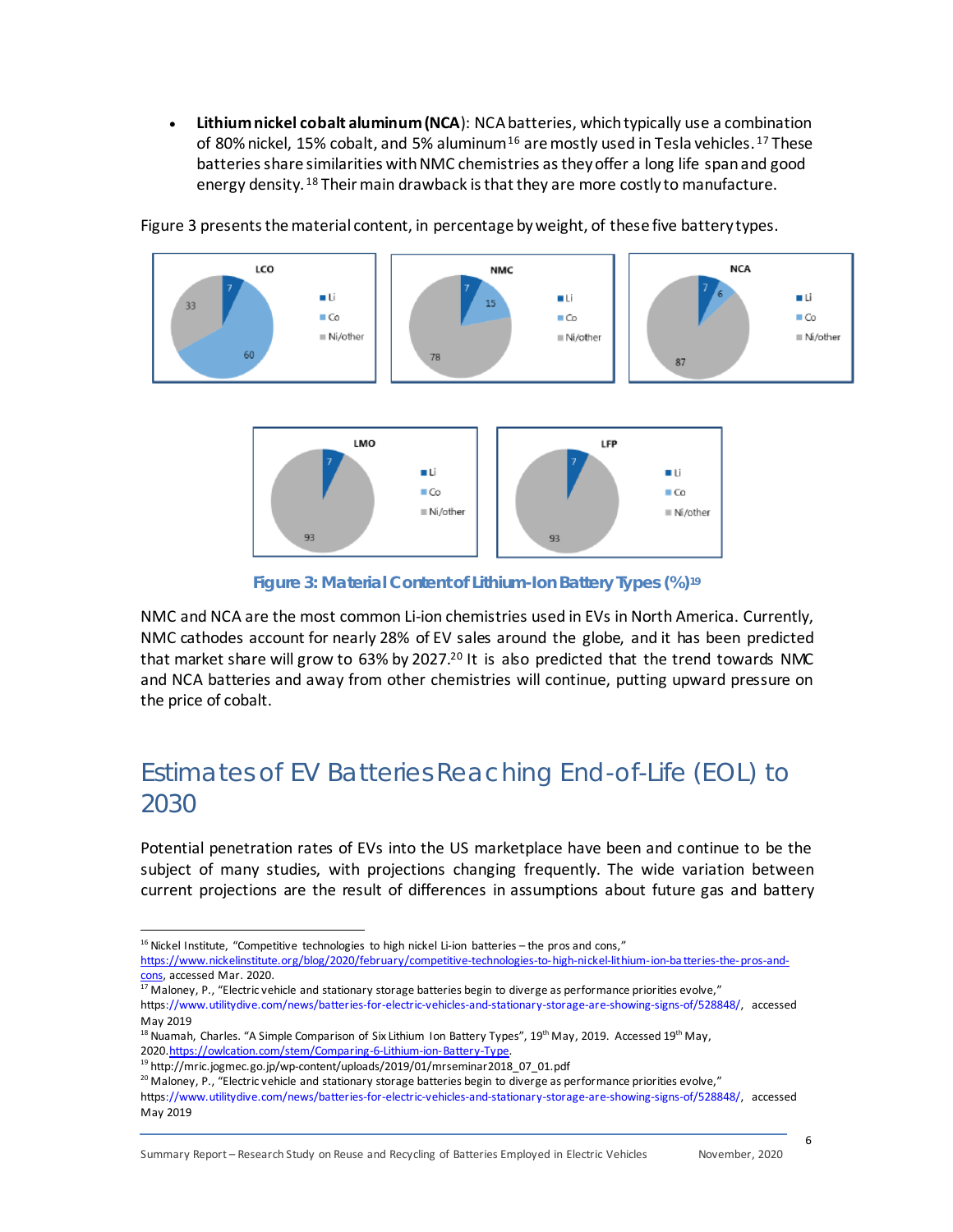prices, automaker and government commitments, technological advancements around battery technology, the development of charging infrastructure, the number of new EV models that will enter the market, the availability of critical materials needed to manufacture EV batteries, and the growth of shared mobility services.

As an example of the wide variations in future EV sales projections, the US Energy Information Administration (EIA)'s 2019 Annual Energy Outlook predicts that in 2025, sales of BEVs and PHEVs will reach 1.3 million, or about 8% of total new vehicle sales.<sup>[21](#page-8-0)</sup> JP Morgan's estimate is much higher, predicting that EV sales will account for over 38% of total vehicle sales in the same year. [22](#page-8-1)

For this study, estimates of EV batteries reaching EOL were developed using the Kelleher Lifespan Model. This model uses HEV, PHEV, and BEV sales from 2011 to 2018 (shown in Table 1), as well as the following assumptions regarding EV sales for the period 2018 to 2025 to develop a linear projection of the number of EV batteries reaching EOL:

- HEVs use an equal mix (50/50) of NiMH) and Li-ion batteries, and all PHEVs and BEVs use Li-ion batteries
- Together, PHEV and BEV new vehicle sales would reach 1.3 million units in the US by 2025 (the split between the two types of vehicles was assumed to be 500,000 PHEV units and 800,000 BEV units)
- The lifespans of NiMH and Li-ion EV batteries would be similar
- One-third of EV batteries would last eight years, one-third would last nine years, and one-third would last 10 years.

The results of the EOL modelling exercise are summarized in Table 2 and Figure 4. Most of the more than 280,000 EV batteries that are expected to reach EOL in the US in 2019 will be NiMH batteries from HEVs that were sold eight to 10 years prior to 2019, and some will be Li-ion batteries sold in the some HEV models and in all PHEV or BEV models. The study estimates that by 2025, an estimated 526,000 EV batteries will reach EOL, and that around 64% of these will be Li-ion batteries from PHEVs and BEVs. By 2030, this number will increase to over 1 million. The Kelleher model has assumed that HEV sales remain constant after 2019, therefore a constant number of NiMH batteries will continue to reach EOL each year from 2028 on.

The number of EOL NiMH batteries (which are only in HEVs) begins to decline after 2022, reflecting lower sales of HEVs from 2013 on. The numbers of Li-ion EOL EV batteries available in 2023 and 2024 are somewhat lower than earlier and later years because of a drop in sales of HEVs (some of which use Li-ion batteries) as PHEVs as full BEVs became more prevalent in the market from about 2014 on.

<span id="page-8-0"></span><sup>&</sup>lt;sup>21</sup> U.S. Energy Information Administration, "Annual Energy Outlook 2019 with projections to 2050," [https://www.eia.gov/outlooks/aeo/pdf/aeo2019.pdf,](https://www.eia.gov/outlooks/aeo/pdf/aeo2019.pdf) accessed Mar. 2020.

<span id="page-8-1"></span><sup>&</sup>lt;sup>22</sup> J.P. Morgan, "Driving into 2025: The Future of Electric Vehicles,' https://www.jpmorgan.com/global/research/electric-vehicles, accessed Mar. 2020.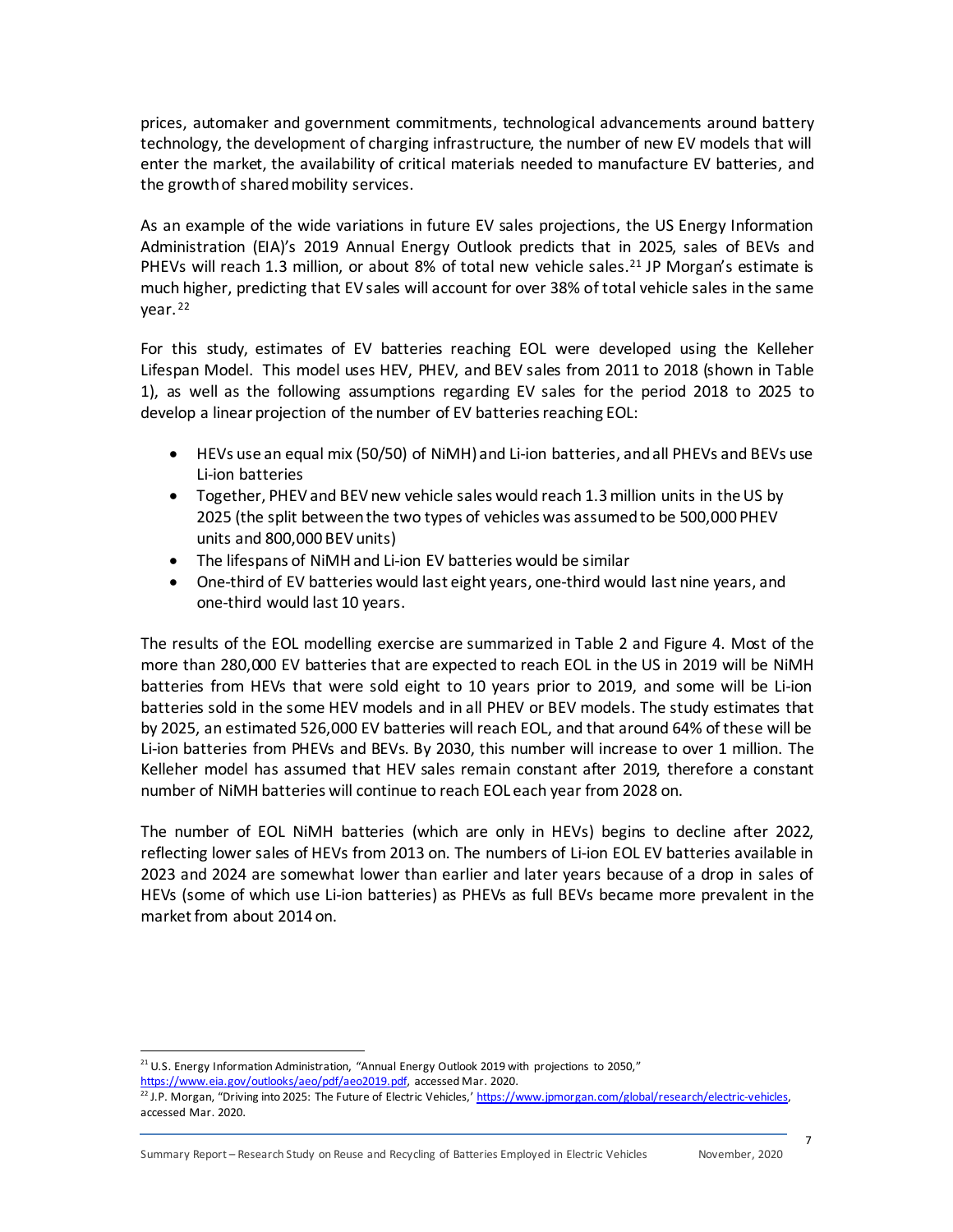#### **Table 2: Estimated EV Batteries Reaching EOL in the US, by Battery Chemistry (2019-2030)**

| Year | Estimated<br><b>NiMH</b><br><b>Batteries at</b><br><b>EOL</b><br>(units) | <b>Estimated Li-ion</b><br><b>Batteries at EOL</b><br>(units) | <b>Total Estimated</b><br><b>EV Batteries at</b><br><b>EOL</b><br>(units) |
|------|--------------------------------------------------------------------------|---------------------------------------------------------------|---------------------------------------------------------------------------|
| 2019 | 229,694                                                                  | 50,635                                                        | 280,328                                                                   |
| 2020 | 207,009                                                                  | 140,114                                                       | 347,124                                                                   |
| 2021 | 198,852                                                                  | 254,699                                                       | 453,551                                                                   |
| 2022 | 229,181                                                                  | 320,032                                                       | 549,213                                                                   |
| 2023 | 221,277                                                                  | 333,280                                                       | 554,557                                                                   |
| 2024 | 197,006                                                                  | 329,378                                                       | 526,384                                                                   |
| 2025 | 183,632                                                                  | 341,797                                                       | 525,429                                                                   |
| 2026 | 174,091                                                                  | 414,004                                                       | 588,094                                                                   |
| 2027 | 170,779                                                                  | 517,228                                                       | 688,007                                                                   |
| 2028 | 163,497                                                                  | 645,395                                                       | 808,892                                                                   |
| 2029 | 163,497                                                                  | 774,438                                                       | 937,935                                                                   |
| 2030 | 163,497                                                                  | 918,143                                                       | 1,081,640                                                                 |



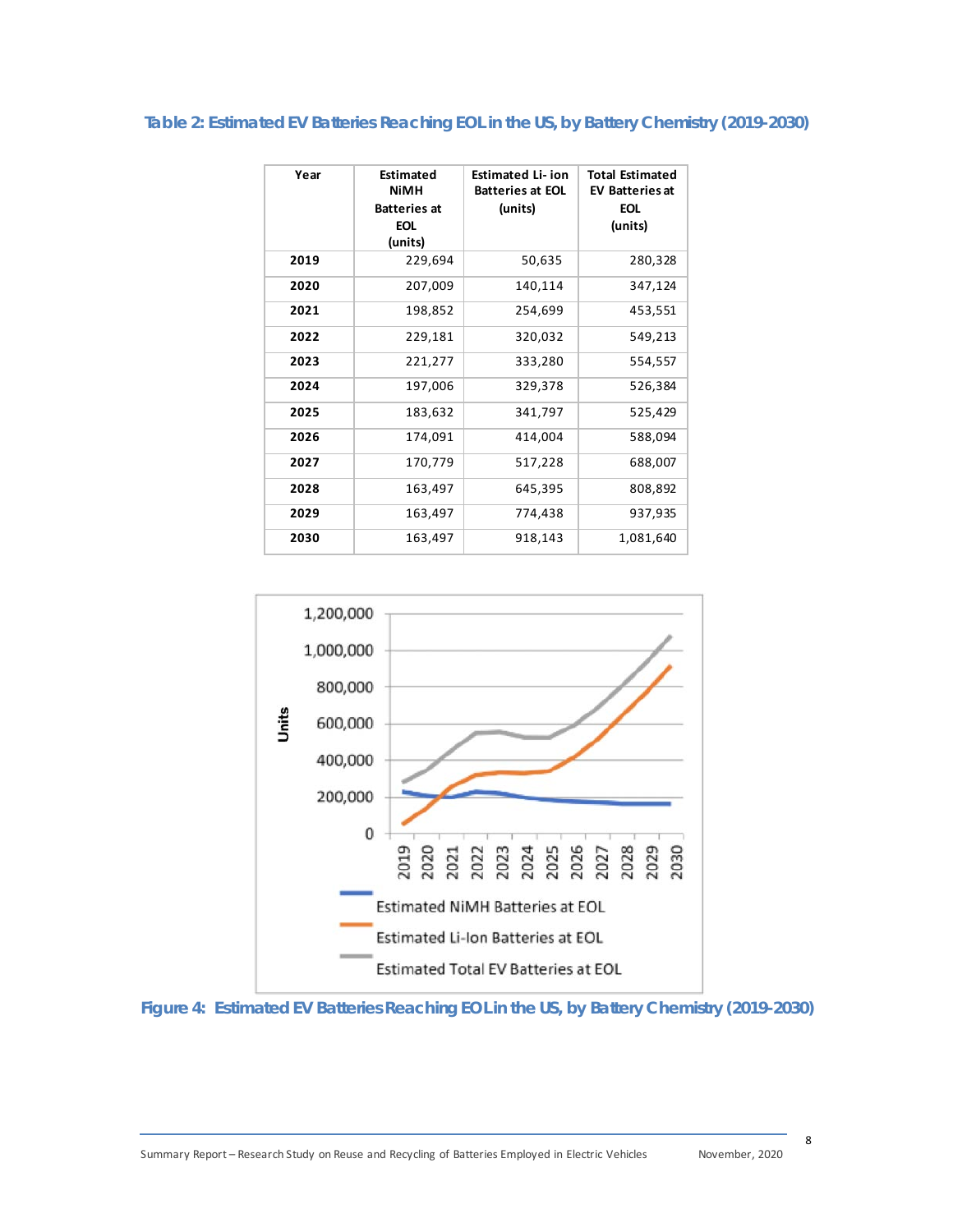#### EV Battery Reuse

When a battery reaches EOL in an EV application—which is when it loses 15-20% of its initial capacity<sup>23</sup>—it can be directed to either reuse or recycling (see Figure 5). The reuse of EV batteries is discussed below, while the next section addresses EV battery recycling.



**Figure 5: Depictions of End of Life Options for EV Batteries**

Reuse (second-life repurposing of EV batteries or their components) extends the lifespan of EV batteries, thereby delaying the need for recycling. Second-life opportunities for EV batteries appear in both stationary and mobile applications, and range from applications that break the used battery down into its constituent parts (cells or battery packs) to applications that keep the unit intact, with low performing cells removed and replaced with new or reconditioned cells.

EOL EV batteries can be reused directly in EVs or cascaded in alternative, lower-demand applications such as residential energy storage, grid-scale energy storage, EV charging, or as battery cells in drones, wheelchairs and other applications. Figure 6 shows an energy storage facility where GM reused Chevrolet Volt batteries to store energy from solar and wind generation at its vehicle testing facility in Milford, Michigan. The EV batteries are used to supply power to its Milford data center, and surplus energy is returned to the grid supplying the rest of the facility. A similar example can be found in Japan, where Sumitomo has a joint venture with Nissan Motors to reuse EV batteries. [24](#page-10-1)

<span id="page-10-1"></span><sup>24</sup> Blackman, J., "GM touts energy storage and new solar arrays as it commits to 100% renewables by 2050," https://www.energy-storage.news/news/gm-touts-energy-storage-and-new-solar-arrays-as-it-commits-to-100 renewable, accessed Mar. 2020.

Summary Report – Research Study on Reuse and Recycling of Batteries Employed in Electric Vehicles November, 2020

<span id="page-10-0"></span><sup>&</sup>lt;sup>23</sup> Pagliaro, M. and Meneguzzo, F., "Review Article: Lithium battery reusing and recycling: A circular economy insight," *Heilyon* 5: e01866, 2019, https://doi.org/10.1016/j.heliyon.2019.e01866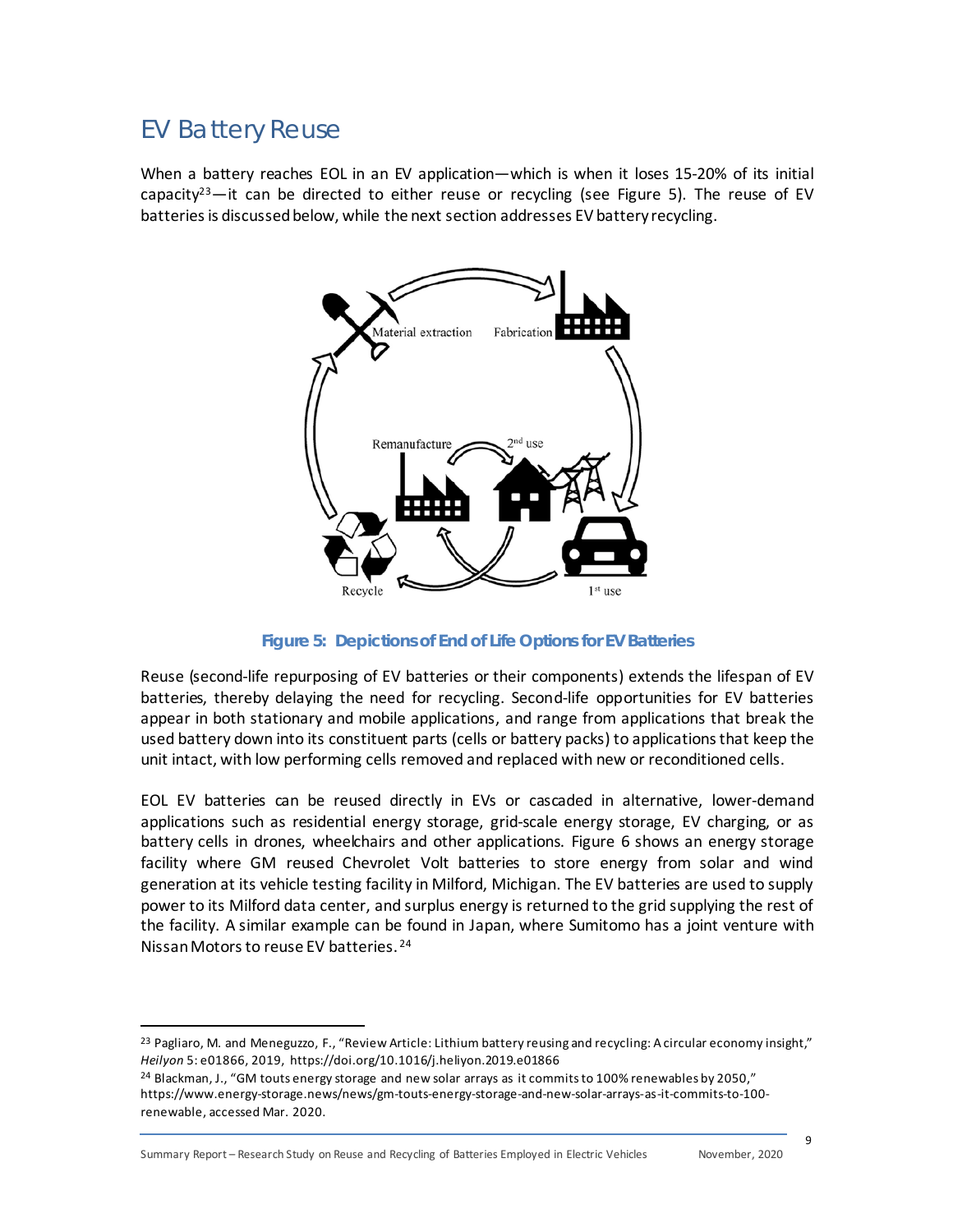

**Figure 6 Energy Storage Facility Using Chevrolet Volt Batteries**

Typically, the first step in EV battery refurbishment is the partial disassembly of the battery pack. The next step involves identifying cells that are no longer working and replacing them with cells capable of holding a sufficient charge. The final step is reassembly of the battery pack, either in its original format or in a newer format suitable for the new application. The process involves diagnostic and screening tests to correctly identify the EV battery chemistries and designs. Generally, each EV battery needs to be evaluated individually, because each one has been exposed to different charging and discharging conditions during its use in an EV.

There are several companies at the forefront of the EV battery repair, refurbishment, and reuse industry. Currently, Spiers New Technologies (SNT), based in Oklahoma City, is the largest company involved in EV battery reuse in the US. Most of the battery packs the company receives come from dealers' warranty replacements as well as from test projects. In addition to reconditioning batteries for clients such as Nissan, General Motors and Ford<sup>25</sup>. SNT also tests batteries and battery cells and incorporates them into energy storage systems (such as Watt Towers), that can be used in applications ranging from solar energy installations to general uninterruptible power supply (UPS).<sup>[26](#page-11-1)</sup> Other companies involved in battery reuse include IT Asset Partners (ITAP) and BigBattery.

Given that EV batteries in use today have yet to complete their first or second life cycle, there is currently a lack of real-life data on the length of time that EOL EV batteries or their components can last in second use applications. However, a number of studies have estimated lifespans in second use applications, the results of which are summarized in Table 3. $^{27}$  $^{27}$  $^{27}$  It's important to note that all lifespan data are theoretical, based on lab testing and modeling using various assumptions and professional judgment. Some of the factors that can affect the lifespan of second-life batteries include usage patterns in its first life, battery degradation rates which vary significantly by battery chemistry, and the effect of capacity fade and calendar aging, among

<span id="page-11-0"></span><sup>25</sup> Linnenkoper, K., "SNT: powering up dead car batteries is not a problem,"

- [https://recyclinginternational.com/technology/snt-powering-up-dead-car-batteries-is-not-a-problem/16197/,](https://recyclinginternational.com/technology/snt-powering-up-dead-car-batteries-is-not-a-problem/16197/) accessed Mar. 2020.
- <span id="page-11-1"></span><sup>26</sup> Frost & Sullivan, "SNT Commended by Frost & Sullivan for Leading the North American EV/PHEV Market through a Strong Market Expansion Strategy"[, https://www.prnewswire.com/in/news-releases/snt-commended-by-frost-amp](https://www.prnewswire.com/in/news-releases/snt-commended-by-frost-amp-sullivan-for-leading-the-north-american-ev-phev-market-through-a-strong-market-expansion-strategy-887155785.html)[sullivan-for-leading-the-north-american-ev-phev-market-through-a-strong-market-expansion-strategy-](https://www.prnewswire.com/in/news-releases/snt-commended-by-frost-amp-sullivan-for-leading-the-north-american-ev-phev-market-through-a-strong-market-expansion-strategy-887155785.html)[887155785.html,](https://www.prnewswire.com/in/news-releases/snt-commended-by-frost-amp-sullivan-for-leading-the-north-american-ev-phev-market-through-a-strong-market-expansion-strategy-887155785.html) accessed Mar. 2020.

<span id="page-11-2"></span><sup>&</sup>lt;sup>27</sup> Casals, L.C., Garcia, B.A., and C. Canal. (2019). "Second life batteries lifespan: Rest of useful life and environmental analysis." *Journal of Environmental Management, 232,* 354-363. DOI: 10.1016/j.jenvman.2018.11.046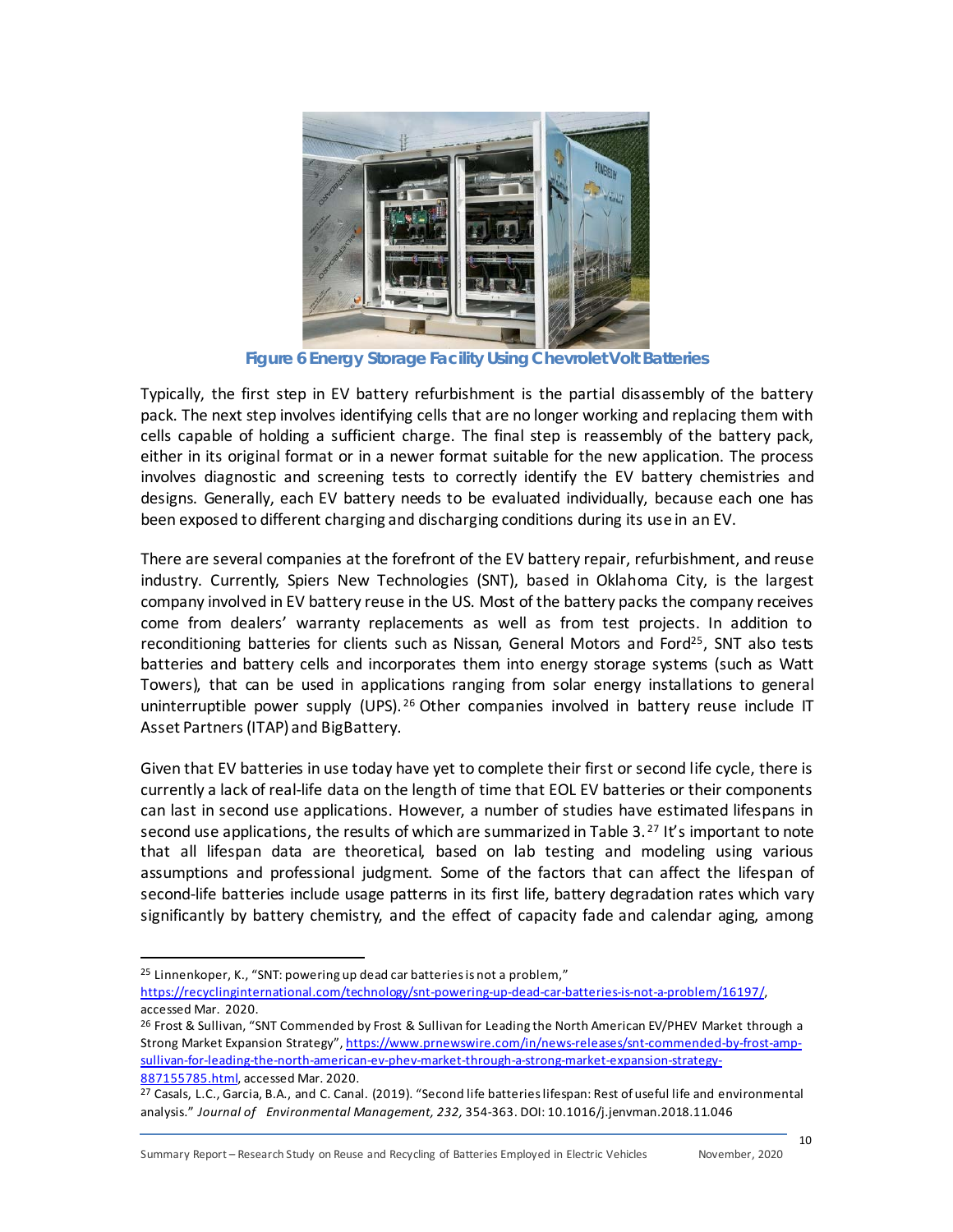other factors. Many of the models used to estimate second use lifespan only consider cyclic aging (i.e. number of cycles the battery undergoes).

| <b>Second Life Application</b>                                       | Additional Years of Life After First Use in EV           |  |  |
|----------------------------------------------------------------------|----------------------------------------------------------|--|--|
| Energy storage systems (ESS)                                         | EV batteries lose an additional 15% of capacity after an |  |  |
|                                                                      | additional 10 years of use                               |  |  |
| Power support to fast EV charging stations                           | 30 years                                                 |  |  |
| Home energy storage                                                  | 12 years                                                 |  |  |
| Grid-oriented service (area regulation and transmission<br>deferral) | 6-12 years                                               |  |  |
| Miscellaneous                                                        | 3-15 years and 8-20 years depending on application       |  |  |

**Table 3: Lifespans Estimated for EV Batteries in Second Life Applications**

### Recycling of EV Batteries

At EOL, some EV batteries go directly to recycling, while others are recycled after the reuse cycle is complete. Traditional Li-ion battery recycling focuses on recovering the cathode metals (nickel and cobalt in particular) in metal form.<sup>[28](#page-12-0)</sup> Decisions on recovering other materials such as steel depend on the metal content of side streams from the recycling process, the location and proximity of markets and the prices paid for the metals at any given time (these vary depending on economic conditions). Slags produced from the recycling operation are either used in road construction or are disposed in landfills. Plastics are either burned or landfilled and the graphite is not recycled at this time. The recovered metals are sent to smelters for further recovery through pyrometallurgical (heat based) processes. The average recovery rate achieved by the smelting process is generally around 50% by weight, but it can range from 40% to 80% depending on metal content and markets. [29](#page-12-1)

Retriev Technologies is one of the largest players in the Li-ion battery recycling market in North America. The company receives all types of EV batteries and chemistries (not just Li-ion) and directs them to various company facilities depending on processes and capacity available by location. Li-ion batteries are processed at the company's Trail, British Columbia facility in Western Canada using a combination of manual and hydrometallurgical separation techniques.<sup>[30](#page-12-2)</sup>

For large-format EV battery packs, the recycling process begins with trained technicians manually disassembling the battery to the cell or module level. The next step involves conducting a full analysis on each cell to determine the metal content. Depending on metal content and current commodity values, Retriev determines if a tipping fee must be charged to the battery owner or whether the owner receives a credit.

Umicore is another major player in the EV battery recycling market. Based in Europe, Umicore uses a combination of pyrometallurgy and hydrometallurgy to recover rare earth elements, cobalt, nickel, and copper from used EV batteries. The company has four drop-off locations for EV batteries in North America and a consolidation facility in North Carolina, which accepts both

<span id="page-12-2"></span><span id="page-12-1"></span><span id="page-12-0"></span><sup>&</sup>lt;sup>28</sup> Velázquez-Martínez, O., Valio, J., Santasalo-Aarnio, A., Reuter, M., et al., "A Critical Review of Lithium-Ion Battery Recycling Processes from a Circular Economy Perspective," *Batteries* 5:68, 2019, doi:10.3390/batteries5040068 <sup>29</sup> Personal communication with Kathy Bruce, Senior Vice President, Retriev Technologies Ltd, April, 2019. <sup>30</sup> Retriev Technologies, "Lithium Ion," <https://www.retrievtech.com/lithiumion>, accessed Mar. 2020.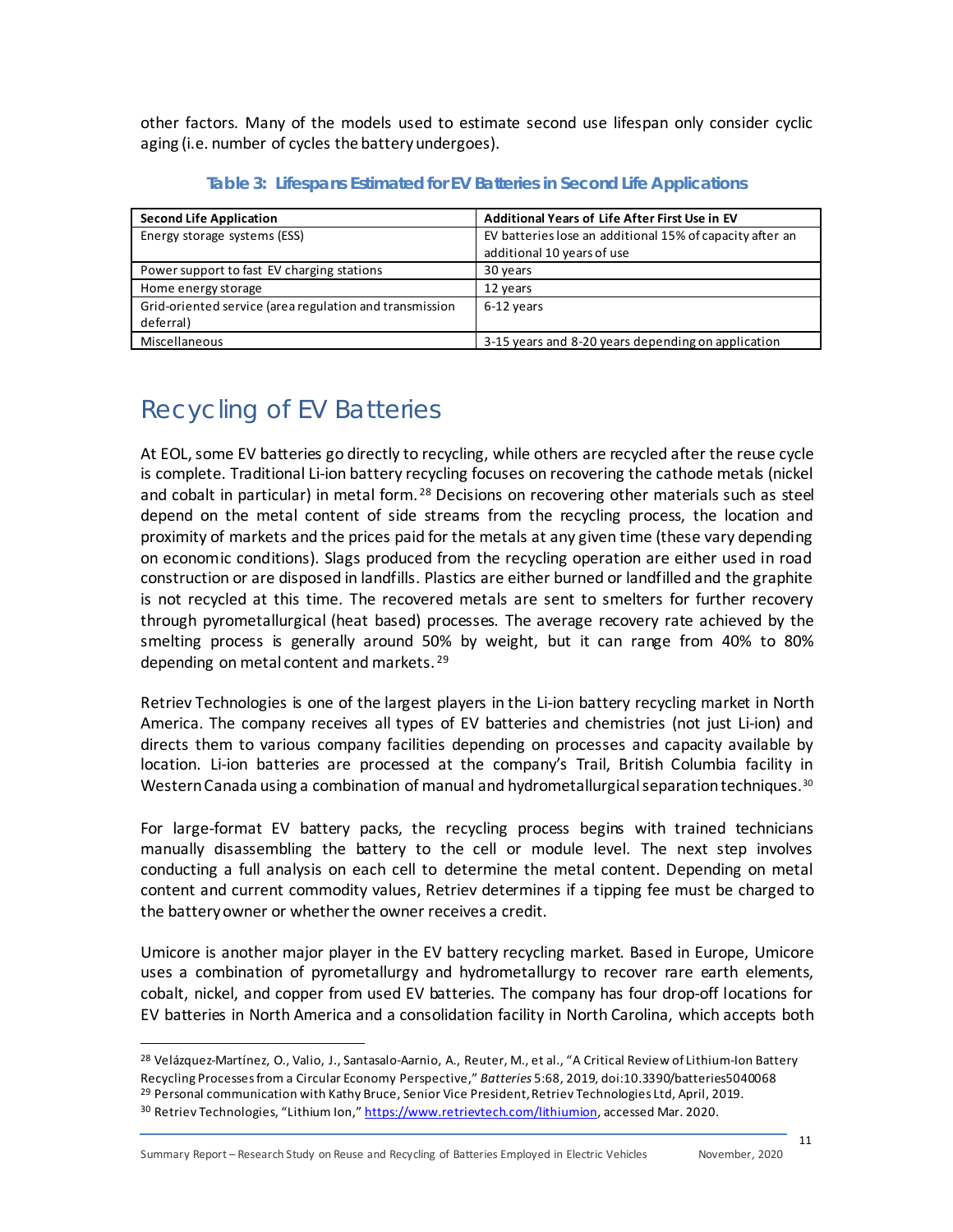NiMH and Li-ion batteries. Dismantling of the batteries is carried out at Umicore's Hanau, Germany facility to remove metals that can easily be recycled locally, such as steel casings and copper wiring. Following the pre-treatment stages, battery packs and/or battery cells are consolidated for shipment to Umicore's Hoboken, Belgium facility where they are processed (see Figure 7).



Sources: Umicore website; A.T. Kearney Energy Transition Institute analysis

#### **Figure 7: Schematic of Hoboken, Belgium Umicore Facility Process**

Other companies involved in the traditional recycling of Li-ion batteries (mostly from consumer products but more recently from EVs) include INMETCO (International Metals Reclamation Company), Glencore-Sudbury Integrated Nickel Operations, Battery Solutions, SungEel, MCC Americas, and Battery Resources, among others

Several new recycling technologies are currently in development with the aim of achieving higher recovery (quoted by different companies as above 90%) of various metals (nickel, cobalt, copper, aluminum, etc.) from EV batteries. The companies developing these new technologies (none of which are yet operating at commercial scale) are most interested in direct recycling or cathode-to-cathode recycling to recover metals, minerals, chemicals and chemical powders suitable for direct sale back to battery manufacturers. This approach differs from the current approach of producing metal laden materials, which are directed to smelters for refining to recover nickel, cobalt and other cathode materials as separate metals. Some of these companies only process battery cathodes, leaving the discharging and dismantling of the EV battery to a separate company. A few companies in this 'new' EV battery recycling business include American Manganese, Neometals, Li-Cycle, Redwood Materials and Lithion Recycling among others.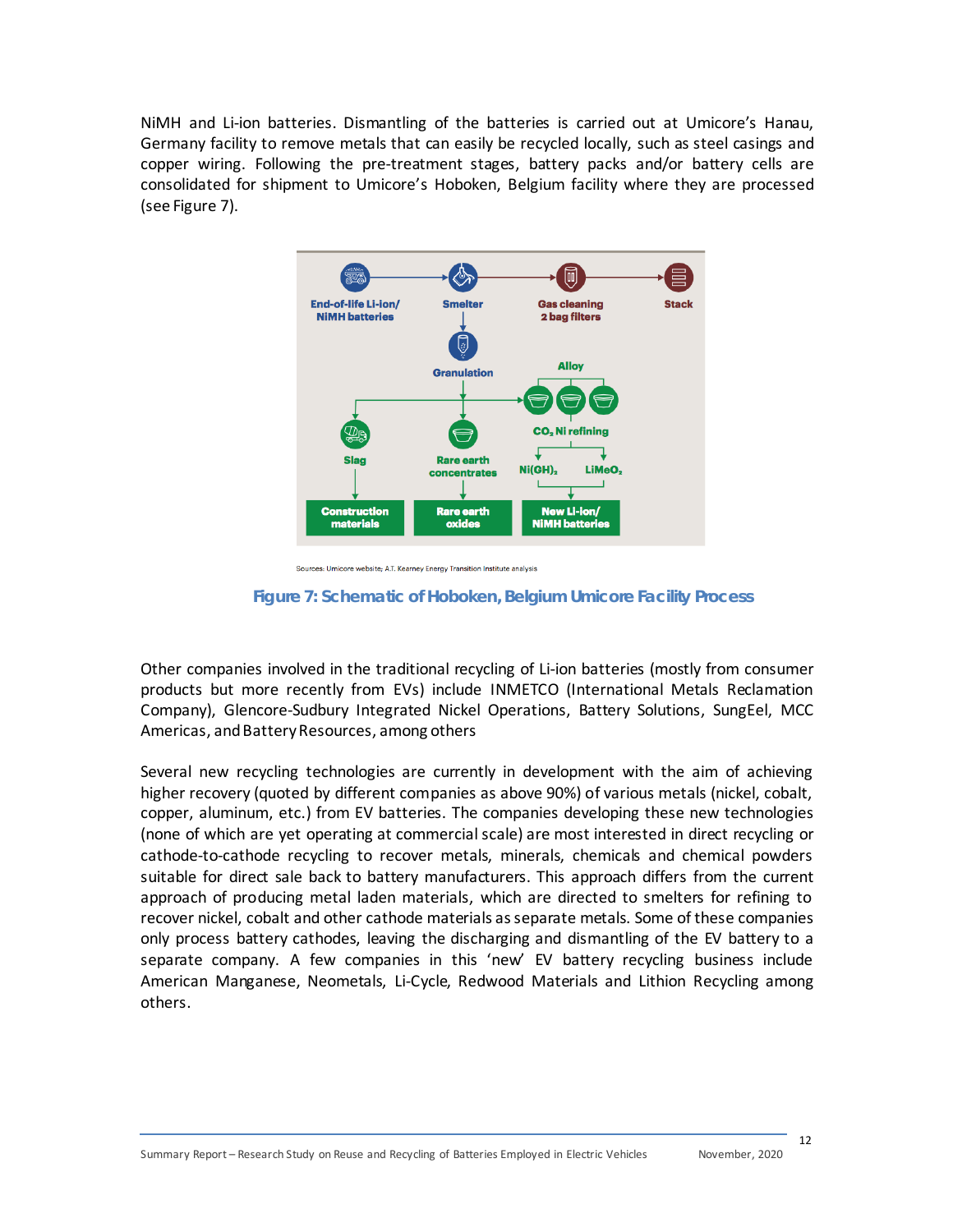### Costs of EV Battery Reuse vs. Recycling

The cost of EV battery reuse is expressed in \$/kWh. Recycling costs are expressed as \$/kg.

Several sources have estimated anticipated costs/revenues from EV battery reuse. In 2015, the National Renewable Energy Laboratory (NREL) $31$  modeled the reuse costs of PHEV batteries to be about \$44/kWh (\$20/kWh for processing and additional \$24/kWh for battery purchase) at a time when the cost of new batteries was \$350/kWh.

Many market conditions have changed since 2015. The average cost of new EV batteries was \$156/kWh in 2019 and is projected to reach \$100/kWh by 2023. [32](#page-14-1) A June 2019 report prepared by Circular Energy Storage<sup>[33](#page-14-2)</sup> for the Global Battery Alliance predicts that by 2030, the cost of repurposed EV batteries will drop to about \$40/kWh compared to a projected \$70/kWh for new batteries. In all cases, the business case for EV battery reuse seems to be favourable economically.

For reasons of confidentiality, EV battery recyclers interviewed for the study would not share information on costs associated with EV battery recycling. However, two main sources of costs were found in the literature, one of which was the December 2018 Business Plan of American Manganese, which provided an extensive financial analysis of its future recycling facility (not yet constructed).<sup>34</sup> The other source of EV battery recycling costs was a report prepared by Element Energy<sup>[35](#page-14-4)</sup> for a consortium of European automakers. The Element Energy study identified the current costs of EV battery recycling at \$1,700 to \$2,000 per tonne. Given that some EV batteries weigh as much as 400kg to 500kg, this translates to a value of \$700 to \$1,000 per EV battery.

Based on the research, it is considered more likely that for the foreseeable future, EV batteries will be directed to reuse applications, where practical, because of the favourable economics. The 2019 API study research did not find any evidence to suggest that EV battery recycling will be carried out at a positive value in the next five years, as the technologies that promise to achieve high recovery rates for the metals contained in EV battery cathodes have not yet been proven at commercial scale. With construction of the Li-Cycle facility in Rochester, NY, actual economics will be available from a facility operating at scale.

Summary Report – Research Study on Reuse and Recycling of Batteries Employed in Electric Vehicles November, 2020

<span id="page-14-0"></span><sup>31</sup> NREL. "Battery Second Use for Plug-in Electric Vehicles." <https://www.nrel.gov/transportation/battery-seconduse.html>

<span id="page-14-1"></span><sup>32</sup> Henze, V., "Battery Pack Prices Fall as the Market Ramps up with market average at \$156/kwhr in 2019" accessed at about.bnef.com/blog/battery-pack-prices-fall-as-market-ramps-up-with-market-average-at-156-kwh-in-2019/ 19th May, 2020

<span id="page-14-2"></span><sup>33</sup> Melin, H.E. (n.d.) Circular Energy Storage. "The Lithium-Ion battery end of life market – a baseline study." Prepared for the Global Battery Alliance

<span id="page-14-3"></span><sup>34</sup> American Manganese, "Company Business Plan, Updated December 14, 2018,"

<span id="page-14-4"></span>[https://americanmanganeseinc.com/wp-content/uploads/2018/12/AMY\\_BP-12\\_19\\_2018.pdf](https://americanmanganeseinc.com/wp-content/uploads/2018/12/AMY_BP-12_19_2018.pdf), accessed Mar. 2020. <sup>35</sup> Element Energy. June 2019. "Batteries on wheels: the role of battery electric cars in the EU power system and beyond." <https:[//www.transportenvironment.org/sites/te/files/publications/2019\\_06\\_Element\\_Energy\\_Batt](http://www.transportenvironment.org/sites/te/files/publications/2019_06_Element_Energy_Batt) eries\_on\_wheels\_Public\_report.pdf>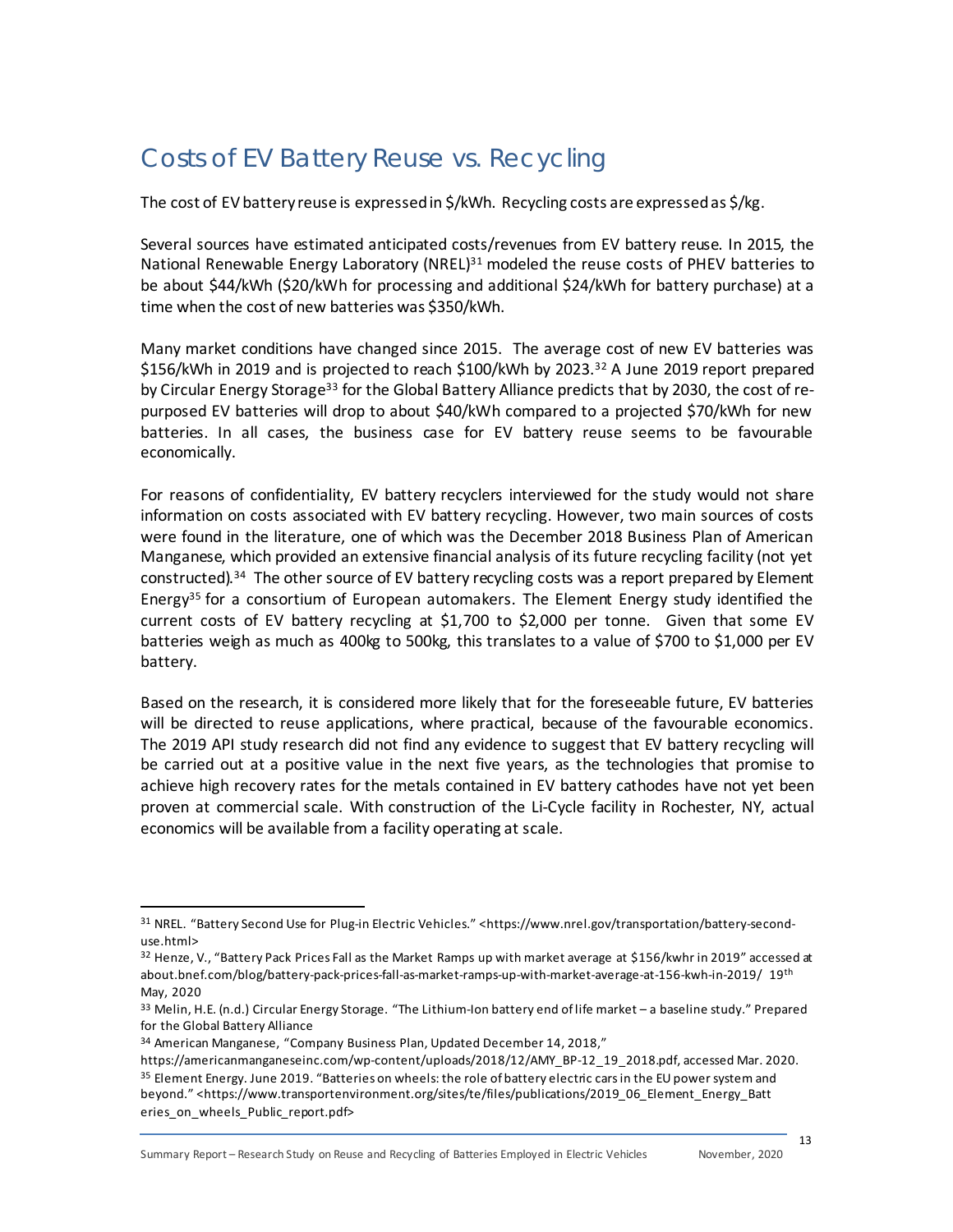Battery reuse is already proven to result in a positive cash flow, and over time the relative economics of both approaches will become clearer.

Cobalt is the most valuable metal in the EV battery at this time. Efforts are being made by vehicle and battery OEMs to reduce the cobalt content of EV batteries. Panasonic has already reduced the cobalt content of Tesla battery cells to 3% and hope to soon create a battery cell with no cobalt.<sup>[36](#page-15-0)</sup> While reducing the cobalt content will decrease the cost of EV batteries (one of the factors needed to increase EV adoption), it significantly lowers the incentive for recycling as the high revenue stream from metals recovery is diminished.

### Technical and Policy Considerations for EV Battery Reuse and Recycling

Regardless of whether an EV battery is directed to reuse or recycling, there are technical challenges associated with the wide range of battery formats, designs, compositions and chemistries currently on the market, and a lack of design for easy dismantling and recycling. This makes the use of standard EOL management approaches virtually impossible and requires the adoption of customized methods, which increase costs.

Both the reuse and recycling of EV batteries are hindered by a lack of collection infrastructure necessary to bring large numbers of batteries to a central location to exploit economies of scale. Transport is expensive and highly regulated as used EV batteries are classified as hazardous waste.

There are various concerns around the reuse of EV batteries or their components in second-life applications. One concern is a lack of established and recognized definitions and standards to classify repurposed batteries. Batteries in EVs often reach EOL before the vehicle itself. In these cases, replacement batteries are installed by dealerships that accumulate small numbers of EV batteries over time. Currently, when an EV reaches EOL, the vehicle and the battery are sent to automotive recyclers. Automotive recyclers are generally not familiar with the hazards of storing and managing EOL EV batteries and are currently unable to determine the state of health (SoH) of the battery packs. Refurbishing EV batteries can put untrained workers at risk of electric shock that can result in serious injury or death. For this reason, standards and standardized terminology are needed to ensure that all players in the supply chain clearly understand the product performance and characteristics. One example of a standard that has been developed for this purpose is UL 1974, *Standard for Evaluation for Repurposing Batteries*, published in October 2018. The standard addresses methods used to determine the safety and performance of components from used EV battery systems that are repurposed into second-use battery applications.

There are also concerns around liability. Where EV batteries are repurposed for subsequent non-EV uses, unresolved questions concerning liability might flow back through to the vehicle

<span id="page-15-0"></span><sup>36</sup> Fortuna, C., "Tesla Cobalt Usage to Drop From 3% Today to 0%, Elon Commits," [https://cleantechnica.com/2018/06/17/teslas-cobalt-usage-to-drop-from-3-today-to-0-elon-commits/,](https://cleantechnica.com/2018/06/17/teslas-cobalt-usage-to-drop-from-3-today-to-0-elon-commits/) accessed Mar. 2020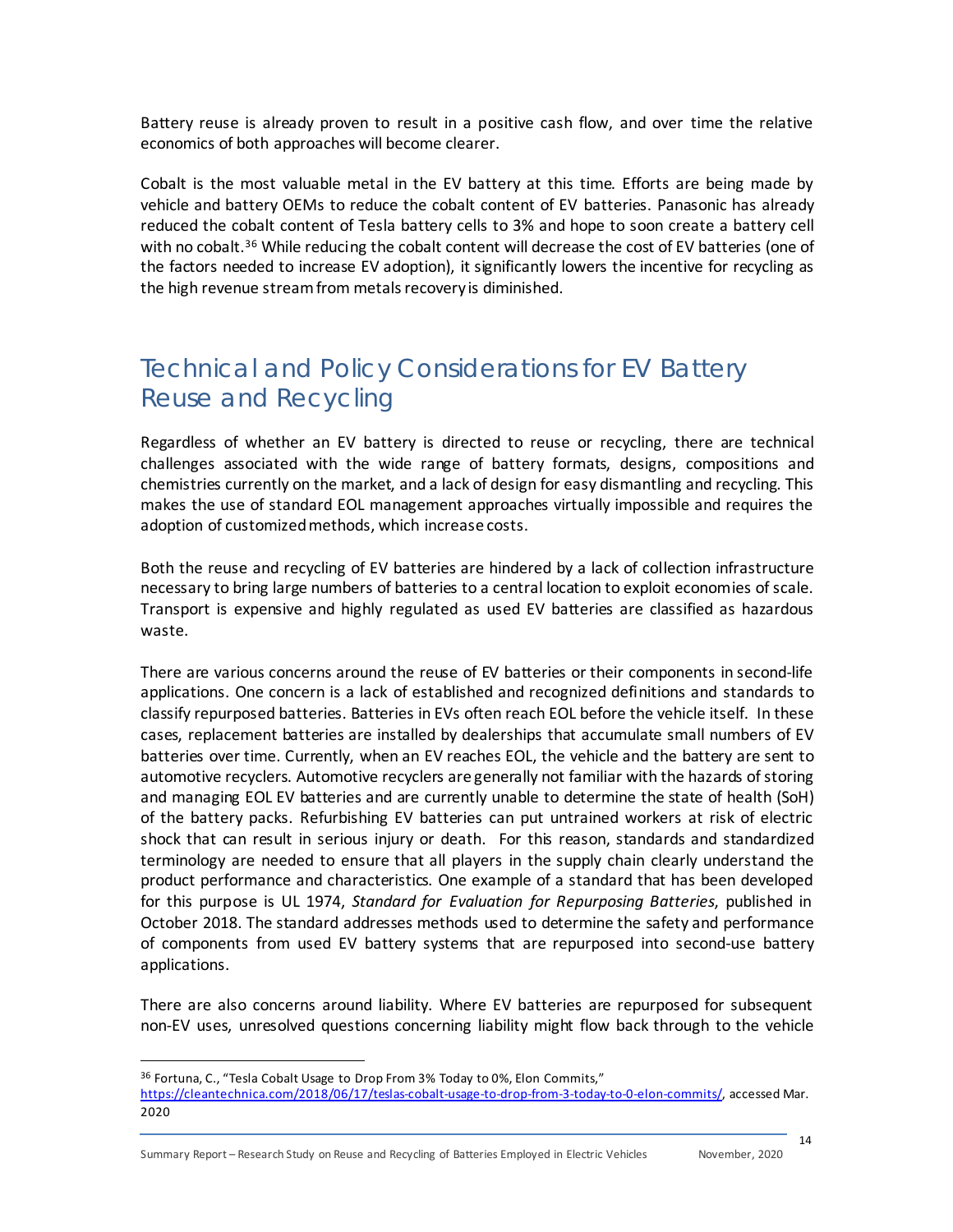and/or the battery manufacturers (or vehicle owner), should the batteries or cells fail in a way that causes significant harm to human health or the environment. Repurposed EV batteries are a new technology, which means that there is a lack of statistical data for insurance companies to calculate premiums. Because insurance companies are risk-averse, they are likely to set higher premiums for homeowners using this technology. The question of ownership relates to who would be held responsible in the event that the repurposed battery causes damage to people or property, for example, through fires or leaks. As a result of the lack of clarity around OEM's liability, they may be reluctant to allow their EV batteries to be repurposed for energy storage applications and may prefer to send them directly to recycling.

The variation in chemistries and cell/pack formats make both reuse and recycling of EV batteries challenging. Li-ion EV batteries are manufactured by many different companies with different design configurations, including variations in energy density, capacity, and chemistry, as well as the number and type of cells and the physical shape. Some EV batteries are a prismatic design while others are a pouch design. In addition, the specific chemistry of an EV battery is usually not labelled, and as a result, neither third-party battery re-furbishers nor recyclers know which kind of battery chemistry they are receiving. [37](#page-16-0)

Each EV battery has a battery management system (BMS) that regulates critical functions of the battery, and like the batteries themselves, these are not standardized. Because of this variation, batteries from different EVs cannot be easily received, processed, and assessed in bulk, and the process of repurposing batteries necessitates reassembling them into different configurations with controllers that are unique to the application and the battery.

#### Environmental Impacts of EV Battery Reuse and Recycling

The environmental benefits of EV battery reuse relate to extending the lifespan of the battery and reducing the demand for virgin materials to manufacture new EV batteries. EV battery recycling secures supplies of metals such as cobalt and nickel which is essential for EV battery production using current technologies. Much of the cobalt used today is sourced from the Democratic Republic of Congo, which has an estimated 60% of the global reserves of cobalt.<sup>[38](#page-16-1)</sup> An estimated 70% of mined cobalt production was from DRC in 2019.[39](#page-16-2) Sourcing cobalt from DRC is problematic for a number of reasons, including political instability, the use of child labour, and informal mining practices that cause environmental problems, among others.

While several studies were found identifying environmental and energy impacts of reuse and recycling of EV batteries, none reflected current conditions and current battery chemistries. Future research should focus on updating these studies to reflect current conditions in the US.

<span id="page-16-0"></span><sup>37</sup> Olsson, L., Fallahi, S., Schnurr, M., Diener, D., and P. van Loon. (2018). "Circular Business Models for Extended EV Battery Life." *Batteries, 4,*

<sup>1-15.</sup> doi:10.3390/batteries4040057

<span id="page-16-2"></span><span id="page-16-1"></span><sup>38</sup> USGS, 2017. https://minerals.usgs.gov/minerals/pubs/commodity/cobalt/mcs-2017-cobal.pdf <sup>39</sup> US Geological Survey, National Minerals Information Centre, Cobalt Statistics and Information, Mineral Commodities Summary, 202[0 https://pubs.usgs.gov/periodicals/mcs2020/mcs2020-cobalt.pdf](https://pubs.usgs.gov/periodicals/mcs2020/mcs2020-cobalt.pdf) Accessed 20th May, 2020.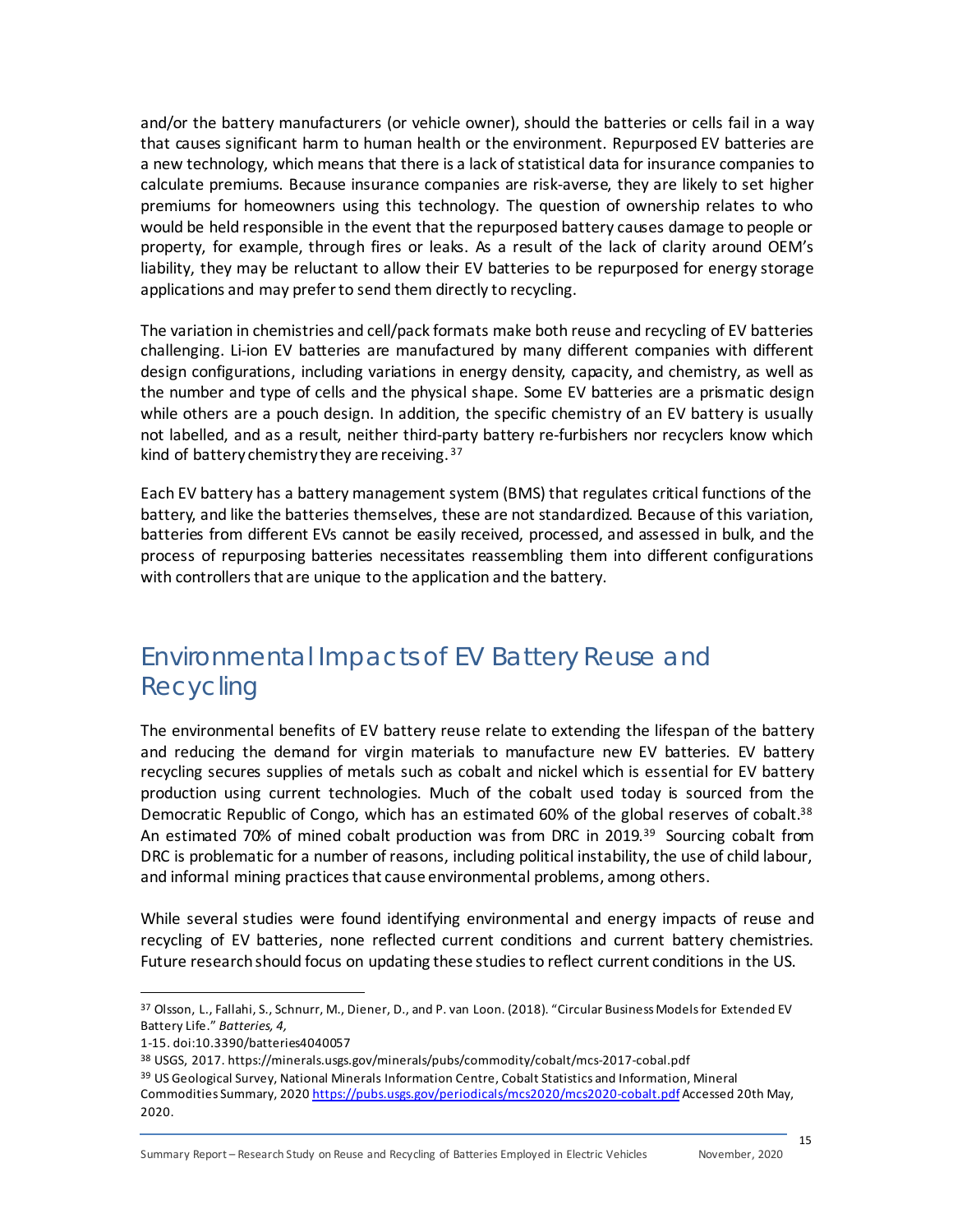#### Research and Development of New EV Battery Chemistries and Development of Domestic Supply Chains for EV Batteries

Compared to the US, other countries spend considerably more on research into new EV battery technologies and recycling, as they see battery development as a potentially large business in the future and want to be leaders in technology development and deployment. Examples include the UK Faraday Fund, which has dedicated \$51 million to Li-ion battery recycling research and \$113 billion committed by the European Battery Alliance<sup>40</sup> (which includes governments and private sector partners) to build battery giga-factories and research battery recycling.

#### Current and Future Legislation Targeting EV Batteries

In the European Union (EU), there are two key pieces of legislation that require EV batteries to be managed in an environmentally sound manner: the *Batteries Directive* and the *End of Life VehiclesDirective.*

In the US, while there is no federal legislation in place, various initiatives are underway to address the safe and environmentally sound management of EOL EV batteries. For example, the California Environmental Protection Agency (CalEPA) has established a *Lithium-Ion Car Battery Recycling Advisory Group* to prepare policy recommendations to maximize safe and costeffective recycling efforts for EOL Li-ion EV batteries. The Advisory Group will develop its recommendations between now and April 2022 in consultation with universities and research institutions, manufacturers of EVs, and the battery recycling industry. [41](#page-17-1)

### Ongoing Research on EV Battery Design, Reuse and Recycling

Across the US, numerous efforts are underway by governments, universities and private sector companies to improve EV batteries and identify better waysto recycle and/or reuse them. One such example is the ReCell Center, a national collaboration of industry, academia and national laboratories working together to advance recycling technologies along the entire battery lifecycle for current and future battery chemistries.

<span id="page-17-0"></span><sup>40</sup> Krukowska, E. and Starn, J. "Europe Thinks Like China in Building its own Battery Industry" 3rd July, 2019. [https://www.bloomberg.com/news/articles/2019-07-03/europe-thinks-like-china-in-building-its-own-battery](https://www.bloomberg.com/news/articles/2019-07-03/europe-thinks-like-china-in-building-its-own-battery-industry)**[industry](https://www.bloomberg.com/news/articles/2019-07-03/europe-thinks-like-china-in-building-its-own-battery-industry)** 

<span id="page-17-1"></span><sup>41</sup> California Environmental Protection Agency Lithium Ion Car Battery Recycling Advisory Group <https://calepa.ca.gov/climate/lithium-ion-car-battery-recycling-advisory-group/>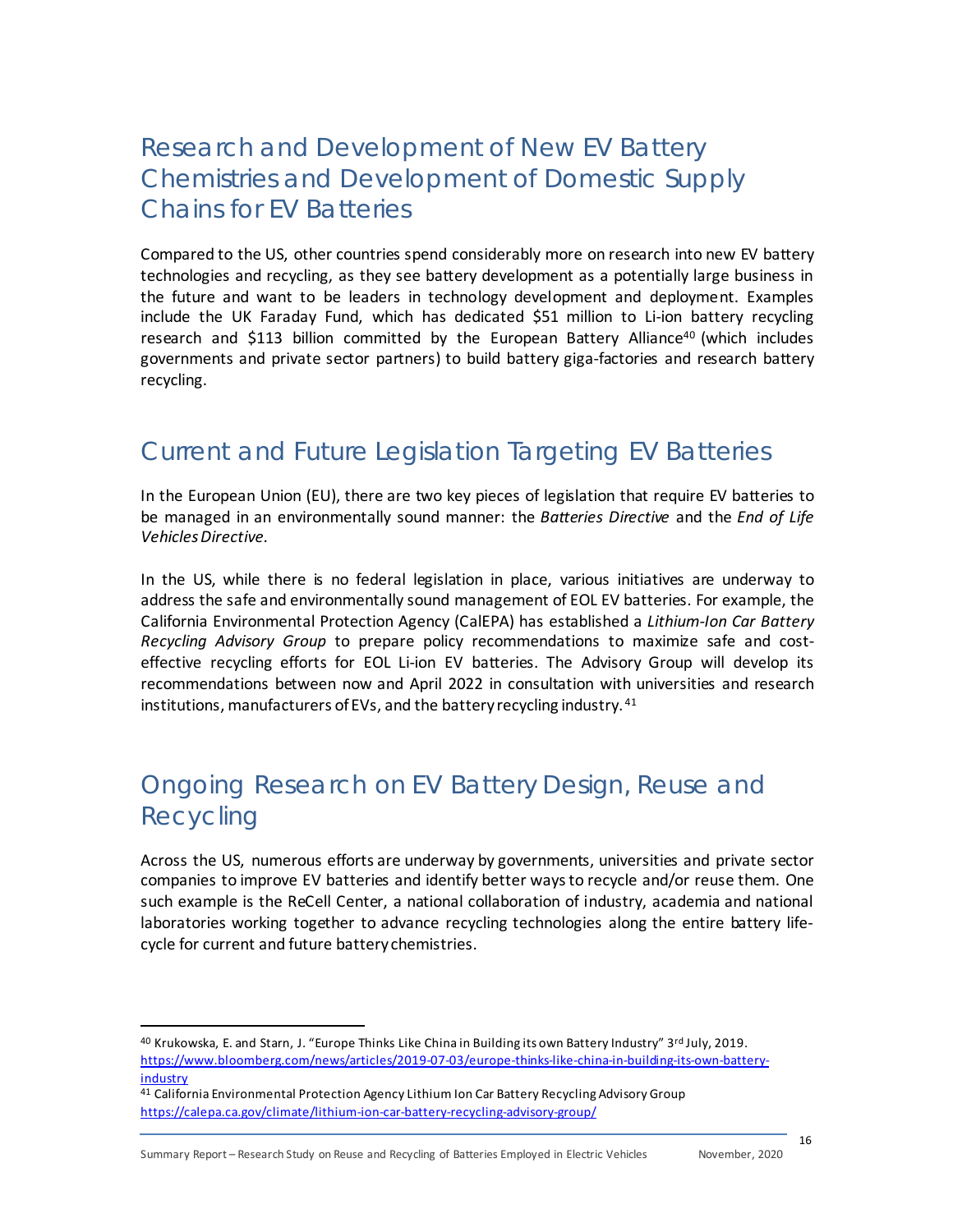The ReCell Center has established some key researchand development goals, including:

- Establish a national US Department of Energy (DOE) advanced and Li-ion battery recycling R&D center to accelerate recycling research of current and future battery chemistries to drive cost-effective recycling and new battery designs.
- Create new electrode and cell designs, enabling cell rejuvenation and more effective material recovery during recycling.
- Develop new processes to enable cathode-to-cathode recycling of cathode powders using temperatures below 900°Celsius.
- Develop new processes to recover battery materials that are currently not recovered and end up in the waste stream.
- **•** Assess the economic value and impacts on the recycling stream of end-of-life options.  $42$

#### Summary and Conclusions

The research carried out by the Kelleher Environmental team for API in 2019 showed that considerable work is already underway to find new battery chemistries for EVs, and also to identify how to optimize the reuse and recycling of EOL EV batteries to both extend the life of these batteries after first life and to recover valuable materials when they can no longer be used. Since that time, research efforts have expanded considerably because of increased demand for EVs and a concern about global supply chains for critical materials to make battery cells, and an increased interest globally in regionalizing production of EVs and batteries. However, much remains to be done to optimize the use of EOL EV batteries which should be considered as valuable assets, and it is essential to identify viable EOL reuse and recycling options before they are produced in large numbers in the US and elsewhere within the next five years.

In the US, EOL EV batteries will reach about 525,000 units in 2025 and over 1 million units by 2030. These batteries will include NiMH batteries from HEVs, which contain nickel, and Li-ion batteries from PHEVs and BEVs, which contain nickel, cobalt, manganese and other valuable metals of interest to recyclers.

EV battery reuse looks promising and appears to be a viable business model with good profit margins if issues around liability and standards can be addressed. It is considered more likely that EV batteries will be directed to reuse prior to recycling where reuse options are available, as the economics of reuse will continue to be favorable for the foreseeable future. The duration of the second-life of EV batteries directed to reuse is not known. All information available to date is based on modeling since no real-life examples of how EV batteries degrade in second-life applications are yet available. The environmental benefits of reuse relate to extending the lifespan of the battery and reducing the demand for virgin materials to manufacture new batteries.

<span id="page-18-0"></span><sup>42</sup> <https://recellcenter.org/about/>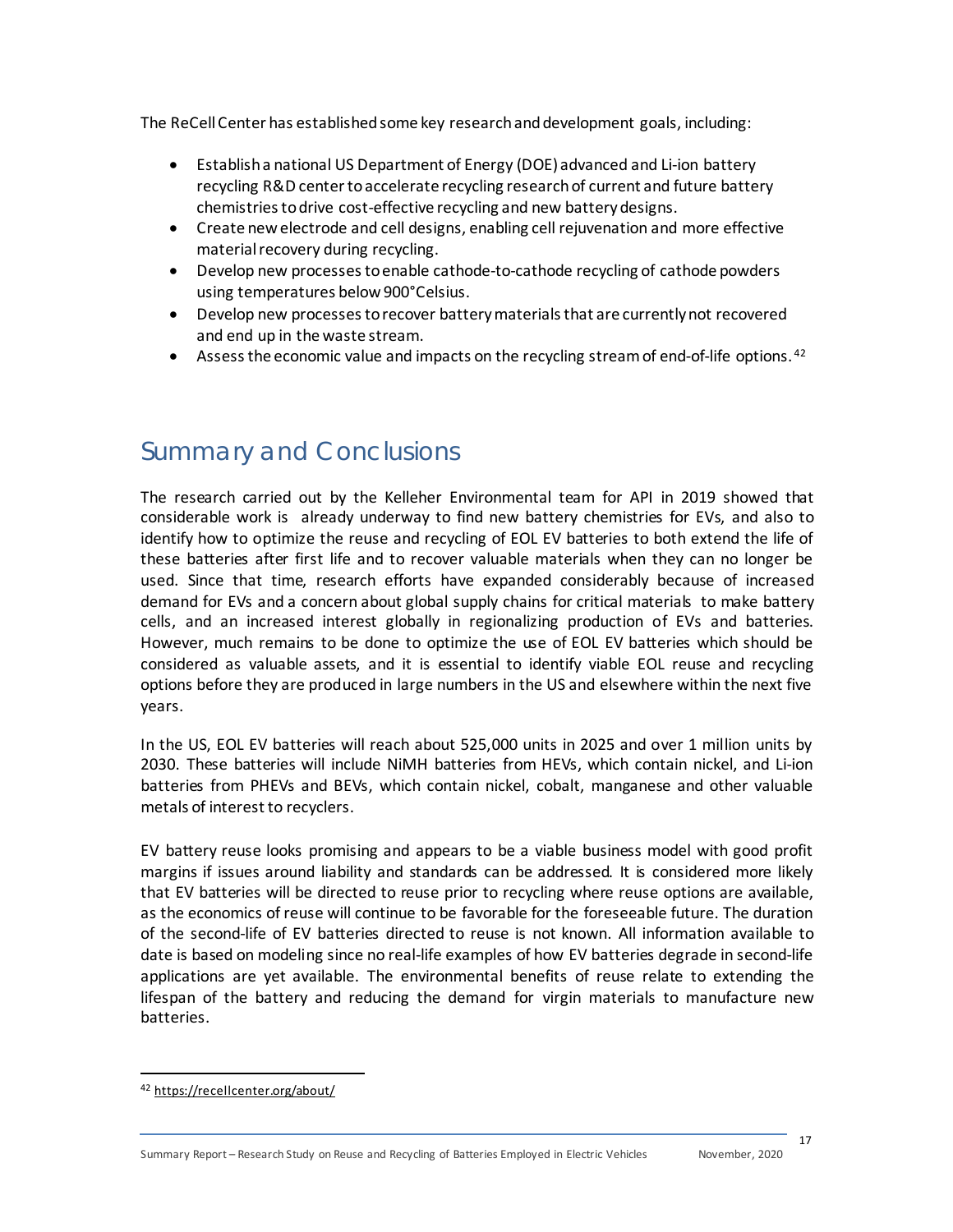The costs involved in recycling EOL EV batteries using traditional approaches are not well identified or documented in public sources, but it appears that the recycling technologies in place today result in a cost to recyclers as opposed to a revenue stream. The costs of recycling EV batteries is currently high because of the amount of dismantling required to recover valuable metals from cathodes to send to smelters. New direct recycling or cathode to cathode recycling approaches are under development to recover cathode materials directly using hydrometallurgical approaches, which are less energy intensive than current pyrometallurgical approaches. While reducing the cobalt content of batteries will decrease the cost of EVs (one of the factors needed to increase EV adoption), it significantly reduces the incentive for recycling as the high revenue stream from metals recovery is reduced.

While several studies identify the environmental and energy impacts of reuse and recycling of EV batteries, none of the studies reflect current battery chemistries used in EVs. The studies are considered out of date and should be updated with current battery chemistry information. Such a study should include consideration of the energy and GHG aspects of recycling.

#### Recommendations

A number of data and research gaps were identified during the research, leading to the following recommendations:

- A detailed material flow and lifespan model should be developed to account for the different Li-ion battery chemistries, battery weights and configurations used in EV models over time.
- Available research and modeling of costs associated with EV battery reuse is relatively outdated and limited in scope to PHEV batteries only. Consideration should be given to a study, which updates existing research with current costs that are representative of the broad range of HEV, PHEV, and BEV battery designs and chemistries on the market today.
- Research should explore the business case for EV battery reuse as the costs of new batteries reach \$100/kWh or lower, and as energy densities of new Li-ion batteries increase compared to those available in the reuse market.
- Research should be carried to assess the energy and environmental impacts of EV battery reuse compared to recycling, and also on the relative life cycle impacts of EV battery recycling vs. buying a new battery through a comprehensive life cycle analysis (LCA) study.
- A detailed business case needs to be developed to more fully identify the financial and technical risks associated with the EV battery recycling business. Among other things, the business case needs to address the impacts of future potential regulation of mandatory EV battery management at end of life through either reuse and/or recycling, the evolution of EV battery recycling technology, the lack of collection infrastructure and the geographic distribution of the EOL EV battery supply.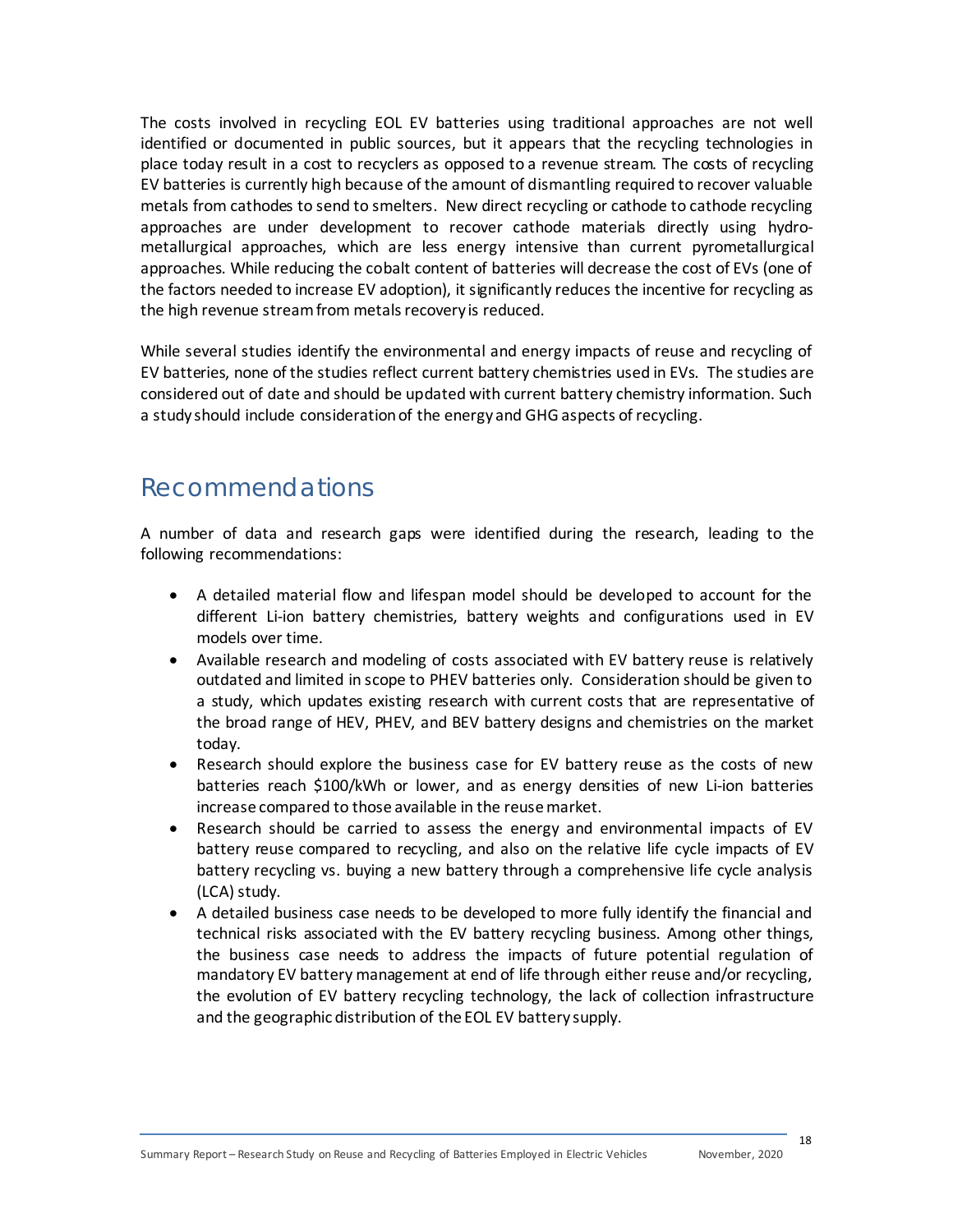### Appendix A: Type and Weight of Batteries Used in Top 10 EVs Sold in the US as of May 2019

#### **Table 1: Type and Weight of Batteries Used in the Top 10 HEVs Sold in the US (as of May, 2019)**

| <b>HEV Make and</b><br>Model     | % of US<br>Market<br>(2018) | <b>Battery Chemistry</b>                              | <b>Battery Size</b><br>(kWh) | <b>Battery Pack</b><br>Weight (kg) |
|----------------------------------|-----------------------------|-------------------------------------------------------|------------------------------|------------------------------------|
| <b>Toyota Prius Lift</b><br>back | 15%                         | <b>NiMH</b>                                           | 1.3                          | 93                                 |
| <b>Ford Fusion</b><br>Hybrid     | 15%                         | Li-ion                                                | 1.4                          | 48 (2013 model)                    |
| Toyota RAV4                      | 14%                         | <b>NiMH</b>                                           | 1.6                          | n/a                                |
| Kia Niro Hybrid                  | 8%                          | Li-ion                                                | 1.6                          | 33 (2016 model)                    |
| <b>Toyota Camry</b><br>Hybrid    | 7%                          | Li-ion for LE models<br>NiMH for SE and XLE<br>models | $1.0$ (Li-ion)<br>1.6 (NiMH) | n/a                                |
| Toyota<br>Highlander<br>Hybrid   | 5%                          | <b>NiMH</b>                                           | 4.5                          | n/a                                |
| Hyundai Ioniq H<br>ybrid         | 5%                          | Li-ion                                                | 1.6                          | n/a                                |
| <b>Honda Accord H</b><br>ybrid   | 4%                          | Li-ion                                                | 1.3                          | n/a                                |
| Lexus RX 400/45<br>0h            | 4%                          | <b>NiMH</b>                                           | 1.9                          | n/a                                |
| Ford C-<br>Max Hybrid            | 3%                          | Li-ion                                                | 1.4                          | n/a                                |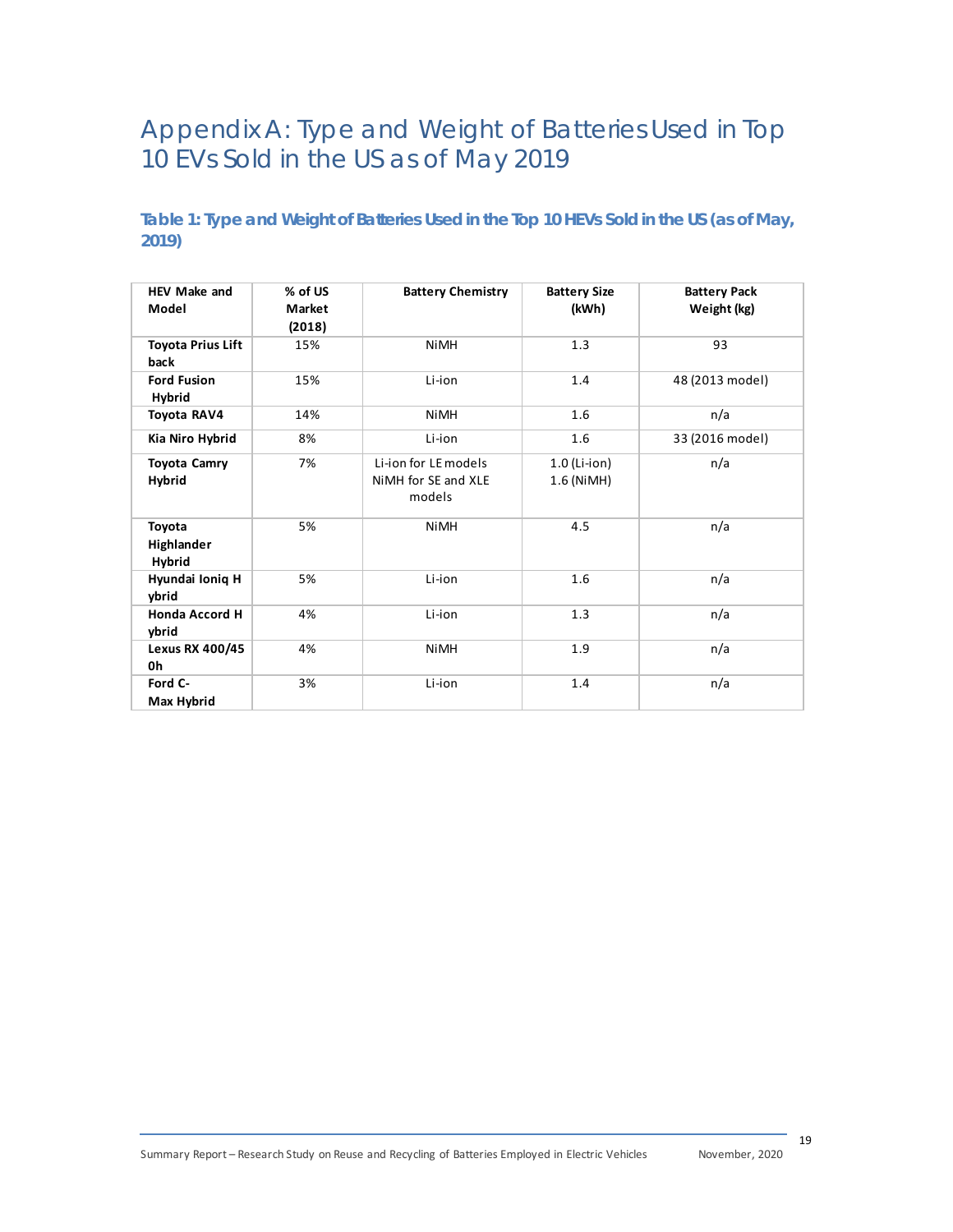#### **Table 2: Types and Weights of Batteries Used in Top PHEVs Sold in the US (as of May, 2019)**

| <b>PHEV Make and Model</b>           | % of US<br>Market<br>(2018) | <b>Battery</b><br>Chemistry | <b>Battery Size</b><br>(kWh) | <b>Battery</b><br>Pack<br>Weight<br>(kg) |
|--------------------------------------|-----------------------------|-----------------------------|------------------------------|------------------------------------------|
| <b>Toyota Prius Prime</b>            | 23%                         | C/NMC                       | 8.8 kWh                      | 120                                      |
| Honda Clarity Plug-in Hybrid         | 15%                         | n/a                         | 17 kWh                       | n/a                                      |
| <b>Chevrolet Volt (Generation 2)</b> | 15%                         | C/NMC-LMO                   | 18.4                         | 183                                      |
| <b>BMW 530e</b>                      | 7%                          | C/NMC-LMO                   | 9.2                          | n/a                                      |
| <b>Ford Fusion Energi</b>            | 7%                          | C/NMC-LMO                   | 7.6                          | 124                                      |
| <b>Chrysler Pacifica</b>             | 6%                          | C/NMC                       | 16                           | 168                                      |
| <b>BMW X5 xDrive40e</b>              | 4%                          | C/NMC-LMO                   | 9.2                          | 150                                      |
| Mitsubishi Outlander                 | 3%                          | C/NMC                       | 12                           | 185                                      |
| <b>Kia Niro</b>                      | 3%                          | n/a                         | 8.9                          | 39                                       |
| <b>BMW 330e</b>                      | 2%                          | C/NMC-LMO                   | 7.6                          | 107                                      |
| Audi A3 Sportback e-tron             | 2%                          | C/NMC                       | 8.8                          | 125                                      |
| Volvo XC60                           | 2%                          | n/a                         | 10.4                         | n/a                                      |
| Porsche Panamera E-Hybrid            | 2%                          | n/a                         | 14                           | n/a                                      |
| Mercedes C350e                       | 1%                          | C/NCA                       | 6.2                          | n/a                                      |
| Hyundai Ionig                        | 1%                          | C/NMC                       | 8.9                          | 123                                      |
| Mini Cooper Countryman SEALL4        | 1%                          | n/a                         | 7.6                          | 91                                       |
| Volvo XC90                           | 1%                          | C/NMC                       | 9.2                          | 118                                      |
| <b>Porsche Cayenne S-E</b>           | 1%                          | C/NMC                       | 10.8                         | 142                                      |
| <b>Mercedes GLE 550e</b>             | 1%                          | C/NCA and C/NMC             | 8.8                          | n/a                                      |
| Kia Optima                           | 1%                          | C/NMC                       | 9.8                          | 131                                      |
| BMW i8                               | 1%                          | C/NMC-LMO                   | 7.1, 11.6                    | n/a                                      |
| Ford C-Max Energi                    | 0%                          | C/NMC-LMO                   | 7.6                          | 124                                      |
| Mercedes GLC 350e                    | 0%                          | C/NCA                       | 8.7                          | n/a                                      |
| Hyundai Sonata                       | 0%                          | C/NMC                       | 9.8                          | n/a                                      |
| Volvo S90 T8                         | 0%                          | n/a                         | 10.4                         | n/a                                      |
| <b>BMW 740e</b>                      | 0%                          | C/NMC-LMO                   | 9.2                          | n/a                                      |
| Cadillac CT6                         | 0%                          | C/NMC-LMO                   | 18.4                         | 181                                      |
| Mercedes S550                        | 0%                          | C/NMC                       | 6.4                          | n/a                                      |
| <b>Honda Accord</b>                  | 0%                          | n/a                         | 6.7                          | n/a                                      |
| Notes: $C = graphite;$               |                             |                             |                              |                                          |

NCA = LiNiCoAlO2 (Lithium nickel cobalt aluminum oxide);

NMC = LiNiMnCoO2 (Lithium nickel manganese cobalt oxide);

LMO = LiMn2O4 (Lithium manganese oxide);

LCO = LiCo02 (Lithium cobalt oxide) ;

LTO = Li4Ti5O12 (Lithium titanate